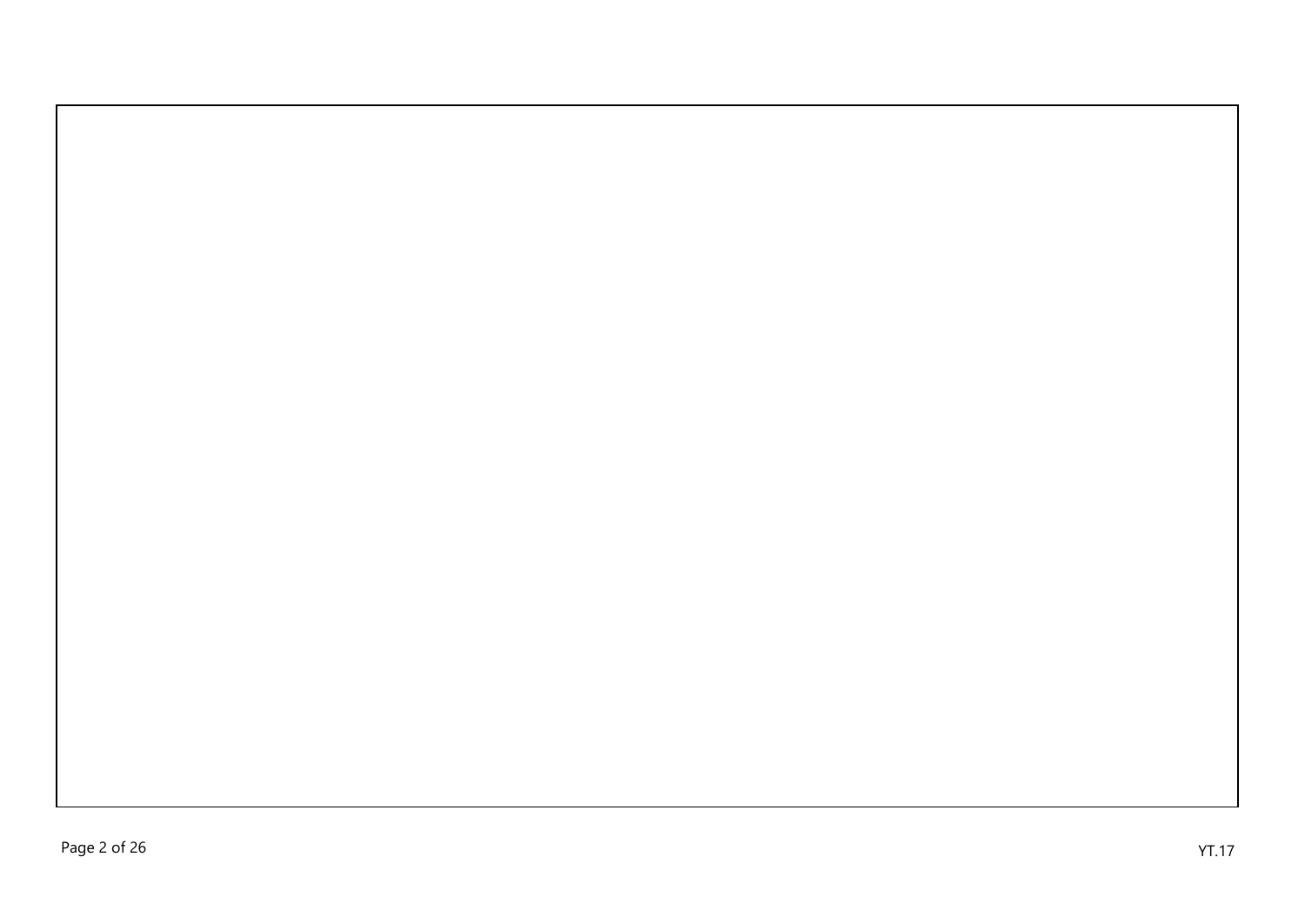| #              | Consit. | Island                            | House Name                      | Name                       | Sex | National ID | ، ه ، ره<br>مره برگ                                                      | يترمثر                                          |
|----------------|---------|-----------------------------------|---------------------------------|----------------------------|-----|-------------|--------------------------------------------------------------------------|-------------------------------------------------|
|                |         | GDh. Faresmaathodaa               |                                 |                            |     |             |                                                                          |                                                 |
|                | Q9      | GD <sub>h</sub><br>Faresmaathodaa | Fares Avah. Day Light           | Aishath Nazra Ali          | F   | A299826     | ر ، ٥ ر ر ٥ ير ٢ ه                                                       | وأمر شكافه التراثير وكالمحر                     |
| $\overline{2}$ | Q9      | GDh.<br>Faresmaathodaa            | Fares Avah. Janavareege         | Niumath Mohamed            | F   | A300780     | ر ، ەرىرە بەرىر ،                                                        |                                                 |
| 3              | Q9      | GDh.<br>Faresmaathodaa            | Fares Avah. Kotharuge           | Mariyam Nasreena Ahmed     | F.  | A283211     | د ، ه د د ه ، پور و ،<br><mark>ز</mark> بر سهرو بر ، بره بر <sub>ک</sub> | ره ره بره په ده د و.<br>و بربرو برگوپرس مهرونر  |
| 4              | Q9      | GDh.<br>Faresmaathodaa            | Fares Avah. Maafahi             | Nahudiyya Mohamed          | F.  | A301067     | ز ، قەرزە، ئەزب                                                          | נכנס כנסיב<br>יינגענית בגנבע                    |
| $\overline{5}$ | Q9      | GDh.<br>Faresmaathodaa            | Fares Avah. Meyga               | <b>Thaif Ahmed Rasheed</b> | M   | A300445     | ر ، ق د ره<br>تو بر سه پرس . و ی                                         | چهرو مهردو ترجوم                                |
| 6              | Q9      | GDh.<br>Faresmaathodaa            | Fares Avah. Ranfaru             | Eejad Mohamed              | M   | A300734     | ر ، ق د د ه .<br>تو بر سهره تر . بر سرتر بر                              | د ده دره د د<br>مقام د بردوند                   |
| $\overline{7}$ | Q9      | GDh.<br>Faresmaathodaa            | Maathodaa Avah. April Ge        | ljaz Jaiz                  | M   | A347714     | שמשממם הם כה<br>כפי ומכתי והציתיכה                                       | أرقح في في                                      |
| 8              | Q9      | GD <sub>h</sub><br>Faresmaathodaa | Maathodaa Avah.<br>Chanpaage    | Faiga Jameel               | F.  | A301832     | پر پر دره.<br>وه د د در کړس و                                            | وٌَمِرَةٌ ۖ يَا وِ وُ                           |
| 9              | Q9      | GDh.<br>Faresmaathodaa            | Maathodaa Avah. Palm<br>Sade    | Fathimath Shuzna           | F   | A303191     |                                                                          | ۇ بۇ ئەھم ئىسى ئىر                              |
| $ 10\rangle$   | Q9      | GD <sub>h</sub><br>Faresmaathodaa | Maathodaa Avah.<br>Reyalivaage  | Hussain Shafy              | M   | A300420     |                                                                          | برستهر شه الشور                                 |
| 11             | Q9      | GDh.<br>Faresmaathodaa            | Maathodaa Avah.<br>Reyalivaage  | Shirmeena Hassan           | F.  | A001194     |                                                                          | جوهرج مكر الكراشكر                              |
| 12             | Q9      | GDh.<br>Faresmaathodaa            | Maathodaa Avah.<br>Reyalivaage  | Nishreena Hassan           | F.  | A075730     |                                                                          | أنربط برنتش الكاسكر                             |
| 13             | Q9      | GDh.<br>Faresmaathodaa            | Maathodaa Avah.<br>Reyalivaage  | Ahmed Shifau               | M   | A119990     |                                                                          | رەر ئىدۇر                                       |
| 14             | Q9      | GD <sub>h</sub><br>Faresmaathodaa | Maathodaa Avah.<br>Shabunameege | Mariyam Saeeda             | F.  | A160612     | ويدورره دروره                                                            | زەرە سەرى                                       |
| 15             | Q9      | GDh.<br>Faresmaathodaa            | Maathodaa Avah. Veshi           | Mohamed Shahudh Ahmed      | M   | A301823     | ويدور ره مي .<br><mark>دي د</mark> دوس وم                                | ورەر د برود رەر د<br><i>دېرم</i> رد شرکر مەردىر |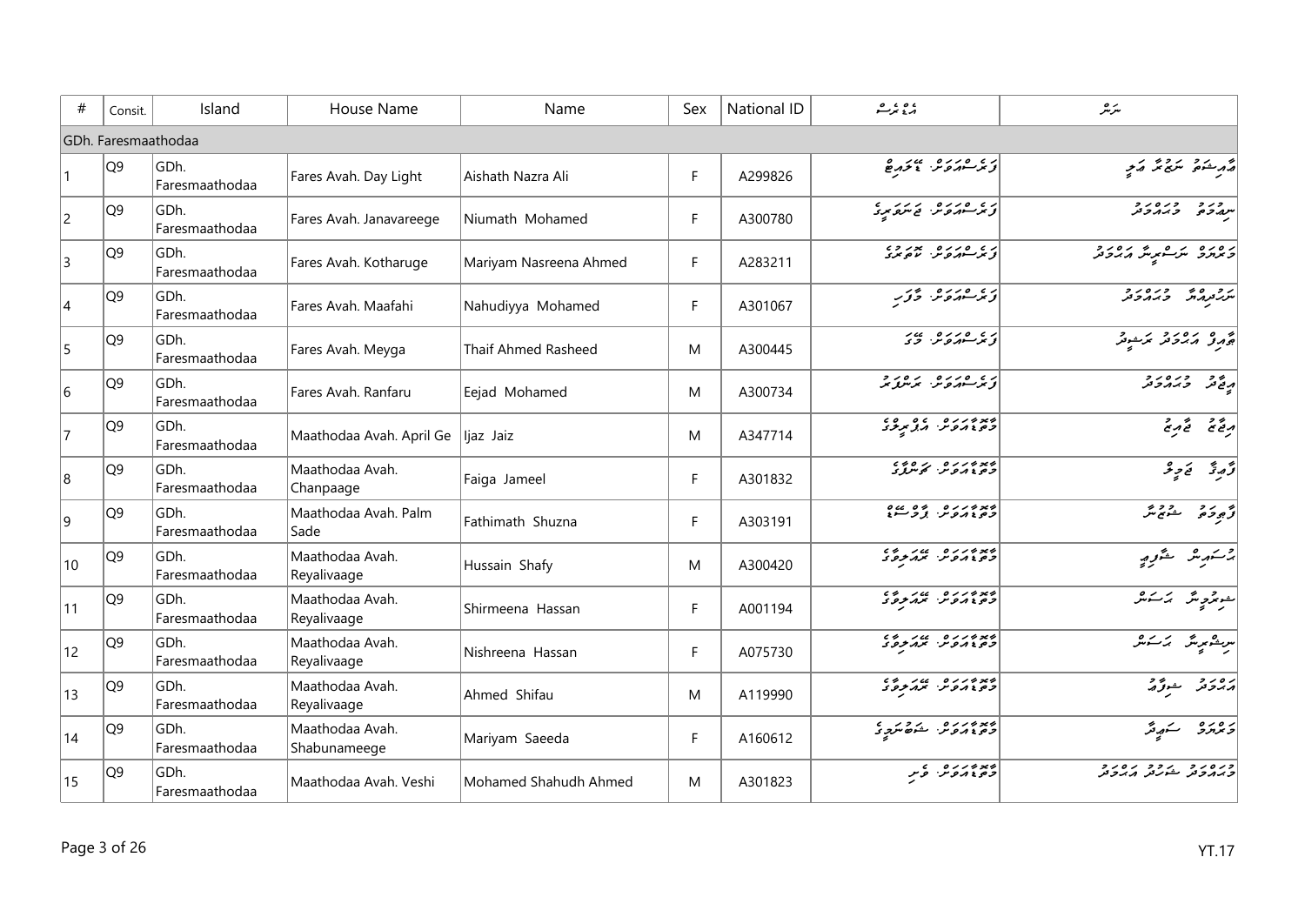|    | GDh. Fiyoaree |               |                   |                      |             |         |                                  |                                     |
|----|---------------|---------------|-------------------|----------------------|-------------|---------|----------------------------------|-------------------------------------|
| 16 | Q8            | GDh. Fiyoaree | Athireege         | Amathulla Fikuree    | F           | A081371 | لهَ حو مبری                      | ترجيح الله وتزميه                   |
| 17 | Q8            | GDh. Fiyoaree | Boduge            | Fazna Mohamed        | F           | A132268 | 550                              | و رە ر د<br>تر پروتر<br>ۇ ئىچ ئىگر  |
| 18 | Q8            | GDh. Fiyoaree | Dhelivaru         | Ali Ziyad            | ${\sf M}$   | A303267 | لخرموحه                          | ړَ په پروگر                         |
| 19 | ∣Q8           | GDh. Fiyoaree | Fehivina          | Aminath Fazna        | $\mathsf F$ | A099903 | ۇروپر                            | مەمەم ئەس                           |
| 20 | Q8            | GDh. Fiyoaree | Fehivina          | Ali Ashvan           | ${\sf M}$   | A345214 | ۇروپر                            | أەيم ئەشقىر                         |
| 21 | Q8            | GDh. Fiyoaree | Gadhage           | Mohamed Maikal       | ${\sf M}$   | A075634 | ر ر ،<br>ک <sup>ه</sup> ری       | כנסנכ בתעל                          |
| 22 | Q8            | GDh. Fiyoaree | Gadhage           | Aishath Rishfa       | F           | A303623 | ر ر بر<br>ک تعرک                 | دگار شکاه کا پرسشوگر                |
| 23 | Q8            | GDh. Fiyoaree | Heenaamaage       | Azeeza Abdulla       | F           | A303237 | ر پوء ۽<br>رس                    | صَبِيءَ صَصْحَراللّه                |
| 24 | Q8            | GDh. Fiyoaree | Husnooge          | Fathimath Aineeza    | F           | A099709 | و مەددى<br>سەمىرى                | توجدة مدسية                         |
| 25 | Q8            | GDh. Fiyoaree | Mirusge           | Shaina               | F           | A303284 | د بر ۵ می                        | ىشىمە ئىگر                          |
| 26 | Q8            | GDh. Fiyoaree | Mirusge           | Aalimaa Moosa        | F           | A303286 | د بر مړي                         | ړځو د ح                             |
| 27 | Q8            | GDh. Fiyoaree | Mirusge           | Aishath Suha Abdulla | F.          | A341966 | د بر ره پ                        | مُ مِّدْمَ حَمَّ مَا صَوْرَ اللَّه  |
| 28 | Q8            | GDh. Fiyoaree | Raiyvilla ge      | Lubana Abdul Latheef | F           | A251790 | ىرە ھەتىي<br>ئىرە ھەتىرى         | و ده که ده وه رو<br>موضی می هم ده د |
| 29 | Q8            | GDh. Fiyoaree | Raiyvilla ge      | Mariyam Ifaqa        | F.          | A303368 | ىرە ھەتتى<br>ئىرقۇمۇتى           | ر ه ر ه<br>تر بر بر<br>ەرىقىتى      |
| 30 | Q8            | GDh. Fiyoaree | Reethigasdhoshuge | Ahmed Ali            | ${\sf M}$   | A000575 | بره د ۱۶ و د د د<br>بره د سه ترس | برور و کرم                          |
| 31 | Q8            | GDh. Fiyoaree | Rihidhoadhi       | Abdul Hannan         | ${\sf M}$   | A119786 | ىررى<br>رىر س                    | ره وه بر ه مره<br>پرچ تربوبر سرس    |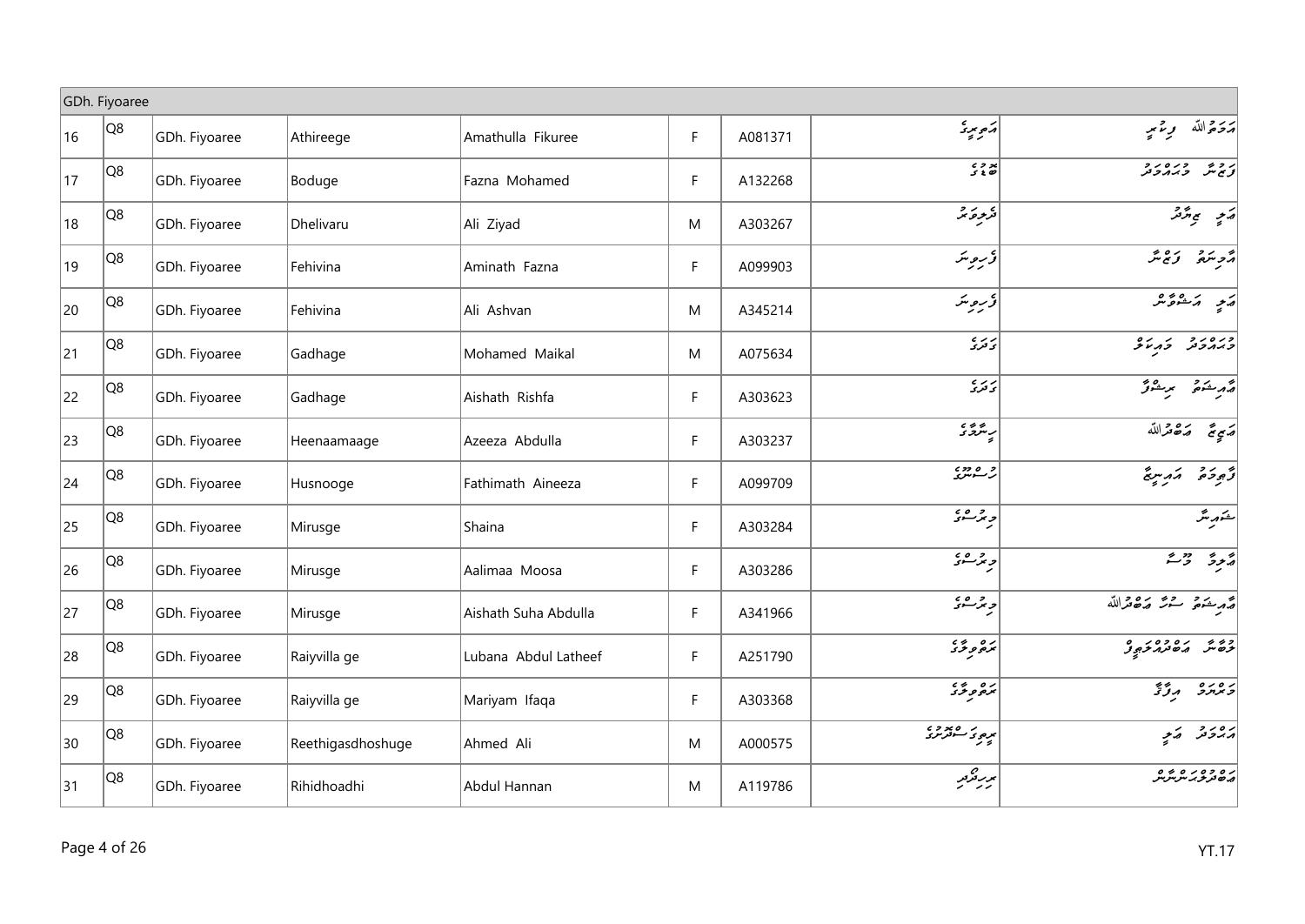| 32 | Q8            | GDh. Fiyoaree | School Dhoshuge   | Ibrahim Rasheed        | M           | A097826 | ه دده بر د ،<br>۱۰۰۰ مرتد ر                      | رە ئۇرۇ بۇشوتر                                 |
|----|---------------|---------------|-------------------|------------------------|-------------|---------|--------------------------------------------------|------------------------------------------------|
| 33 | Q8            | GDh. Fiyoaree | Thoraage          | Gamariyya Adam         | F.          | A092657 | پر پر پر<br>حو پمر پر                            | ترتر وجه وره                                   |
| 34 | Q8            | GDh. Fiyoaree | Thoraage          | Mohamed Jamhar         | M           | A132962 | پر پر پر<br>حو پمر پر                            | ورەرو رەرو<br>جەمەدىر ئے جاسكر                 |
| 35 | Q8            | GDh. Fiyoaree | Vaadhee Rose      | Ahmed Niyaz            | M           | A082818 | ق <sub>ە</sub> مەيدىكە                           | גם ג' בי ייטרים                                |
| 36 | Q8            | GDh. Fiyoaree | Vaadhee Rose      | Fathmath Nashrath      | F.          | A251859 | ۇ م <sub>و</sub> تۇرىئە                          | ه د د شرع د د<br>ترجي د سرعت مرد               |
| 37 | Q8            | GDh. Fiyoaree | Vaadhee Rose      | Hassan Fayaz           | M           | A303268 | ق <sub>ە</sub> مەيدىكە                           | برسەش بۇرۇشە                                   |
| 38 | Q8            | GDh. Fiyoaree | Vaadhee Rose      | Abdulla Ashraf         | M           | A303270 | ۇ مەيرىر مە                                      | رە قراللە كەشىر                                |
|    | GDh. Gadhdhoo |               |                   |                        |             |         |                                                  |                                                |
| 39 | Q5            | GDh. Gadhdhoo | Abugasdhoshuge    | Aminath Reena          | $\mathsf F$ | A299014 | ر ور ۱۵ پر و ۽<br>در <i>ه ي</i> سوتر <i>پر</i> و | أأترجع مريثر                                   |
| 40 | Q5            | GDh. Gadhdhoo | Aladhandige       | Ahmed Zahir            | M           | A092637 | ە ئەقرىس ئ                                       | رەرد ئېرىر                                     |
| 41 | Q5            | GDh. Gadhdhoo | <b>Beach Rest</b> | Mariyam Agisa          | F           | A101598 | ھ گھ مرے ہے                                      | رەرە شىر                                       |
| 42 | Q5            | GDh. Gadhdhoo | Benhaage          | Fathimath Minha        | $\mathsf F$ | A299242 | ې ۵ پرې<br>ح <i>ه مرگ</i> ي                      | وٌجوحَمَ وِسْرَرٌ                              |
| 43 | Q5            | GDh. Gadhdhoo | Bilaiymaage       | Mariyam Sheeza         | F           | A045183 | ر ه و و ،<br>م <i>و و د</i> د                    | د ۱۳۸۶ شوځ                                     |
| 44 | Q5            | GDh. Gadhdhoo | Bokaruge          | Ismail Atheef          | M           | A298365 | پر ر و ،<br>ت <i>ق تو</i> ر                      | بر عرقه قرم و آمرو و                           |
| 45 | Q5            | GDh. Gadhdhoo | Dhekunuge         | Aishath                | F.          | A074371 | ړ د و ،<br>تور سر <sub>ک</sub>                   | و<br>پر کر شوځ                                 |
| 46 | Q5            | GDh. Gadhdhoo | Dhevvadhooge      | Mohamed Saeed          | M           | A023405 | ے ہ ر دو ے<br>توبر و توری                        | ورەرو سەرو                                     |
| 47 | Q5            | GDh. Gadhdhoo | Endherimaage      | Ameega Mohamed Rasheed | $\mathsf F$ | A150268 | <sup>ى</sup> مەقرىر دىمى                         | مَا وَيَدَمُ وَيَدَ اللَّهِ مِنْ وَمِنْ وَمَرْ |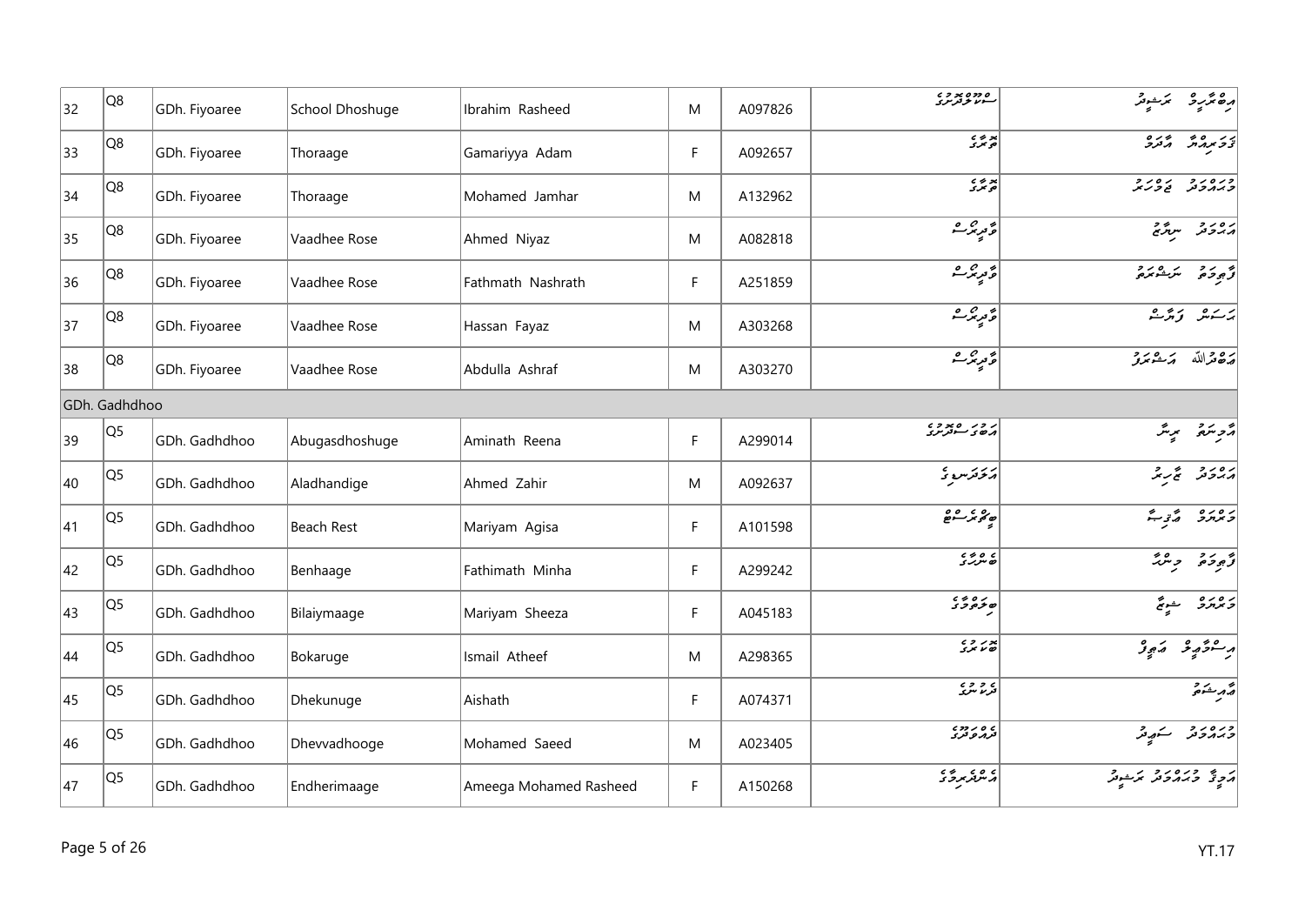| 48 | Q5 | GDh. Gadhdhoo | Fazaa            | Wahdhaan Rasheed         | M           | A300800 | تریخ                                       | ره ده ده سرشوند<br>  در ترس                   |
|----|----|---------------|------------------|--------------------------|-------------|---------|--------------------------------------------|-----------------------------------------------|
| 49 | Q5 | GDh. Gadhdhoo | Felidhooge       | Aminath Hilala           | $\mathsf F$ | A132328 | ې دوي<br>تر موتر د                         | ە ئەر ئىچە بەر ئەنگە                          |
| 50 | Q5 | GDh. Gadhdhoo | Gadhakoalhimaage | Fathimath Samaha Ibrahim | $\mathsf F$ | A154927 | ر رە رە پە<br>ئەترىم بورى                  | ژوده خزنه مورد                                |
| 51 | Q5 | GDh. Gadhdhoo | Gulzaaru Vaadhee | Fathimath Thaufeeg       | $\mathsf F$ | A098808 | و ه و برگ <sup>و</sup> رِ                  | و و د د و د و د                               |
| 52 | Q5 | GDh. Gadhdhoo | Hikiunimaage     | Aishath Manike           | F           | A048427 | ر بى <sub>ر</sub> مەشرىقى<br>بەلەر مەشرىقى | ۇ ئەستەھ 5 سرىئا                              |
| 53 | Q5 | GDh. Gadhdhoo | Hikiunimaage     | Fathimath Shifaza        | $\mathsf F$ | A114808 | رىدە ئىبرىدى<br>بەر                        | أَرْجُوحَ مُ شَوَرٌ جَ                        |
| 54 | Q5 | GDh. Gadhdhoo | Hikiunimaage     | Khadeeja Manike          | F.          | A052697 | ر بى <sub>ر</sub> مەسرىدى<br>بەر بىرىدى    | رَ مِرِ مِحَ حَسِر بِمَ                       |
| 55 | Q5 | GDh. Gadhdhoo | Maakoani         | Ahmed Izmeel Niyaz       | M           | A331657 | اقتفىسر                                    | ورود وجود سر                                  |
| 56 | Q5 | GDh. Gadhdhoo | Malaazu          | Mohamed Waheed           | M           | A069321 | ىر ئۇ ج                                    | ورەرو كەيد                                    |
| 57 | Q5 | GDh. Gadhdhoo | Moonlight Villa  | Aminath Waheeda          | $\mathsf F$ | A039914 | دەمەر ھ <sub>ەم</sub> ۇ                    | مُجِسَعةٍ عَبِيقٌ                             |
| 58 | Q5 | GDh. Gadhdhoo | Moonlight Villa  | Ismail Nazif Saeed       | M           | A298817 | د مر <sub>م</sub> حرم <u>ه</u> و مح        | ىرىشۇم <sub>ۇ</sub> ھەر ئىمرىگە               |
| 59 | Q5 | GDh. Gadhdhoo | Orchid House     | Aishath Agisa Abdulla    | $\mathsf F$ | A298879 | م انگرىي <i>ئەرجى</i><br>م                 | صَّمَرِ شَمَعَهُ صَّتِي بِهُ صَنْعَةَ اللَّهُ |
| 60 | Q5 | GDh. Gadhdhoo | Orchid House     | Hassan Abdulla           | M           | A298881 | ە بەيدى <u> ئەرە</u>                       | برسة محدثة الله                               |
| 61 | Q5 | GDh. Gadhdhoo | Orchid House     | Hussain Abdulla          | M           | A298883 | ې په دې د ه<br>مربو سر                     | برسكر متداركة                                 |
| 62 | Q5 | GDh. Gadhdhoo | Orchid House     | Ahmed Zahir Abdulla      | M           | A163190 | لئەرەبەر ھ                                 | برەرد پەرىز مەھىراللە                         |
| 63 | Q5 | GDh. Gadhdhoo | Orchid House     | Rifga Abdulla            | $\mathsf F$ | A252022 | ا <i>مې د ج</i> رچ شه                      | مروتى صكاة والله                              |
| 64 | Q5 | GDh. Gadhdhoo | Orchid House     | Abdulla Adam             | M           | A051850 | ە بە ئەر مە                                | برە تراللە<br>ەگەترى                          |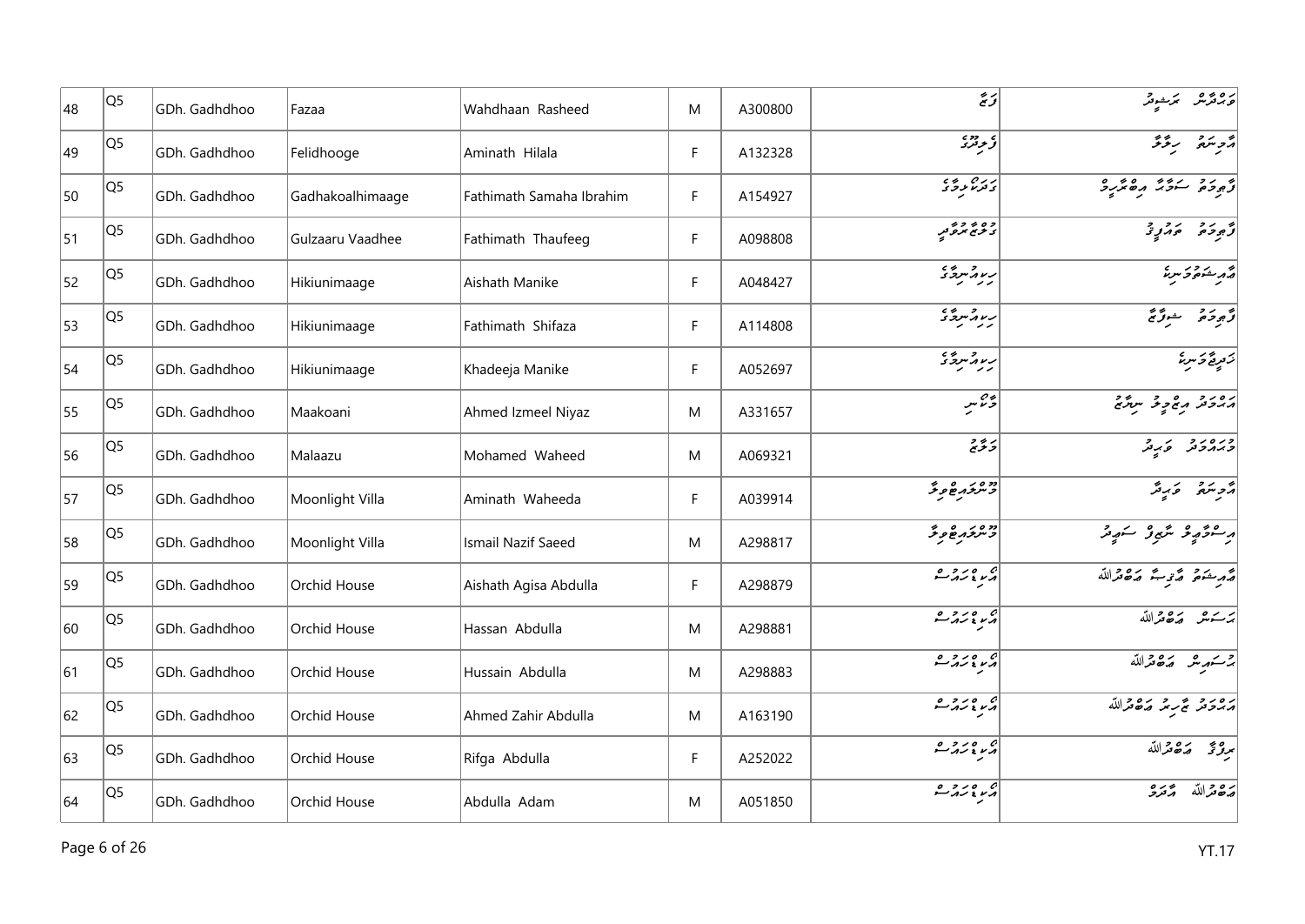| 65 | Q5                | GDh. Gadhdhoo        | Orchid House    | Fathimath Aneesa              | F           | A105139 | ەر بەر ئەرگىسى<br>مەنبەر بەر                       | أوالمحتج والمستنب                                             |
|----|-------------------|----------------------|-----------------|-------------------------------|-------------|---------|----------------------------------------------------|---------------------------------------------------------------|
| 66 | Q5                | GDh. Gadhdhoo        | Orchid House    | Moonisa Abdulla               | $\mathsf F$ | A092726 | لمروية سامره                                       | وصرته مكافرالله                                               |
| 67 | Q5                | GDh. Gadhdhoo        | Ruvaamuge       | Ummu Hubaiba                  | F.          | A119607 | و پر و ،<br>مونو و ی                               | 5.62.702                                                      |
| 68 | Q5                | GDh. Gadhdhoo        | Ruvaamuge       | Aishath Firusha               | F           | A252340 | و پر و ،<br>مونو و ی                               | أقهر منتوقر وترحقه                                            |
| 69 | Q5                | GDh. Gadhdhoo        | Sandhubarakaage | Mariyam Zaveena Zahid         | F           | A300217 | ر در در در در در در در در براس<br>سه سرورت مربر در | ر وره پر پر پر تر                                             |
| 70 | Q5                | GDh. Gadhdhoo        | Seenaa House    | Ilyas Saeed                   | M           | A066500 | سەمئە <i>ر ج</i>                                   | و ديگر شموند                                                  |
| 71 | Q5                | GDh. Gadhdhoo        | Vaijeheyge      | Aishath Rasheeda              | F           | A071951 | ر<br>ح د ق ر د                                     | ر<br>مەركتون ئىركىزىگر                                        |
|    | GDh. Hoandedhdhoo |                      |                 |                               |             |         |                                                    |                                                               |
| 72 | Q3                | GDh.<br>Hoandedhdhoo | Bilehmaa Aage   | Faruzana Abdul Muhusin        | F           | A098013 | ، ه ه ه ه و<br>موجود د                             | ر وه به بره وه وه<br>زیری ش مان موتور بر سوش                  |
| 73 | Q3                | GDh.<br>Hoandedhdhoo | Dhuni           | Salma Ahmed Saeed             | E           | A089559 | قرسر                                               | روء بروبر و سهرتر                                             |
| 74 | Q3                | GDh.<br>Hoandedhdhoo | Dhuni           | Mohamed Mubarak               | M           | A089560 | قرسر                                               | כנסנכ כשנם<br>כגתכת כשינים                                    |
| 75 | Q3                | GDh.<br>Hoandedhdhoo | Feyrumaage      | Ahmed Shafeeg                 | M           | A079498 | ړ، و ده ،<br>تو بورنۍ                              | أرور والمتوتى                                                 |
| 76 | Q3                | GDh.<br>Hoandedhdhoo | Husnuheenaage   | Abdulla Ismail                | M           | A012416 | <sup>و</sup> سەمئ <sub>رى</sub> ئىرى               | أرەقماللە بەر مۇيدۇ.                                          |
| 77 | Q3                | GDh.<br>Hoandedhdhoo | Malas           | Ziyada Abdulla                | F           | A285659 | ى ئەر ھ                                            | به تَرْتَدُ سَهْ صْحْرَاللّهَ                                 |
| 78 | Q <sub>3</sub>    | GDh.<br>Hoandedhdhoo | Malas           | Ismail Fariu Mohamed          | M           | A375832 | ىر ئە<br>مەنزىس                                    | بر عظم و محمد العدد و در در د                                 |
| 79 | Q3                | GDh.<br>Hoandedhdhoo | Nooreege        | Mariyam Eeshan Yasiru'sadhath | F           | A333334 | دو<br>مترسمه په                                    | ره ره در شوه در ده درد و<br>د بر در د بر شوه از سوبر در سونره |
| 80 | Q3                | GDh.<br>Hoandedhdhoo | Samandharu      | Aminath Fareeda               | $\mathsf F$ | A297967 | ے پر 2 پر 2<br>سکوٹر میں                           | أزويته ويرتز                                                  |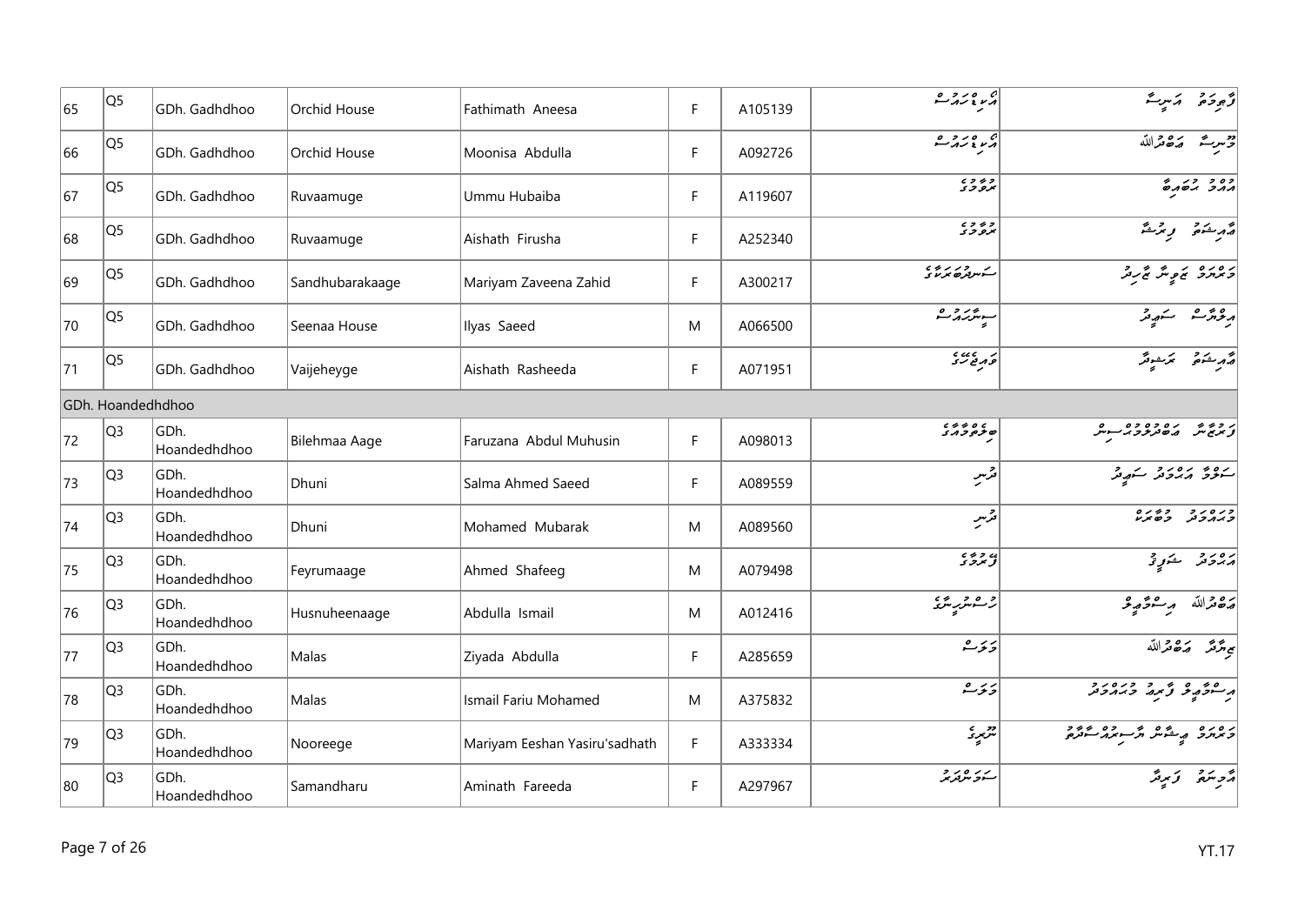| 81 | Q3             | GDh.<br>Hoandedhdhoo | Valuge      | Nasreena Adam            | F.          | A297806 | د و ،<br>  تو تو د                        | ىر شەيرىگە ئەمرە                                           |
|----|----------------|----------------------|-------------|--------------------------|-------------|---------|-------------------------------------------|------------------------------------------------------------|
|    | GDh. Madaveli  |                      |             |                          |             |         |                                           |                                                            |
| 82 | Q <sub>2</sub> | GDh. Madaveli        | Alivaage    | Aminath Mohamed          | $\mathsf F$ | A163506 | پر پوء                                    | و ره ر د<br><i>د ب</i> رگرفر<br>ړ ژ سره                    |
| 83 | Q2             | GDh. Madaveli        | Banafusaage | Fathmath Saeed           | F           | A297010 | ە ئىرومىيى                                | وٌجوحَا مَ سَهِ مَرْ                                       |
| 84 | Q <sub>2</sub> | GDh. Madaveli        | Beach Villa | Mariyam Khuloodh         | F           | A332638 | په محرمو محر                              | ر ه ر ه<br><del>د</del> بربرو<br>و وو و<br>نرمونتر         |
| 85 | Q <sub>2</sub> | GDh. Madaveli        | Embassy     | Sariya Shaugee           | F           | A084809 | $\frac{1}{2}$ $\frac{1}{2}$ $\frac{1}{2}$ | ستمعره كالمستحمري                                          |
| 86 | Q <sub>2</sub> | GDh. Madaveli        | Felaamaage  | Azima Hassan             | F           | A297549 | ، پر پ<br>وڅرنۍ                           | م بم تخليف بر كم يكونكر                                    |
| 87 | Q <sub>2</sub> | GDh. Madaveli        | Fizaa       | Shaheema Mohamed         | F.          | A086266 | ويح                                       | شركة وره دو                                                |
| 88 | Q <sub>2</sub> | GDh. Madaveli        | Grass       | Mohamed Wafir Hassan     | M           | A054065 | ە ئەرم                                    | ورەر دېم ترکيم                                             |
| 89 | Q <sub>2</sub> | GDh. Madaveli        | Grass       | Shimhaz Wafir            | M           | A298005 | ى ئېر م                                   | شودرج قروبر                                                |
| 90 | Q <sub>2</sub> | GDh. Madaveli        | Hulhaguge   | Mohamed Ashraz           | M           | A296727 | و ر و ،<br>رى ى                           | وره رو در ۵۵۰۵<br>وبردونر در شوبرج                         |
| 91 | Q <sub>2</sub> | GDh. Madaveli        | Hulhaguge   | Mariyam Muvaza           | F           | A296728 | و ر و ،<br>رى ى                           | ر ه ر ه<br><del>د</del> بربرگ<br>ح خ مخ<br>ح ح مخ          |
| 92 | Q <sub>2</sub> | GDh. Madaveli        | Kasmeeruge  | Ahmed Yasir              | M           | A103696 | ىز مەھ پىرى<br>م                          | גפי די היי                                                 |
| 93 | Q <sub>2</sub> | GDh. Madaveli        | Maina       | Fathimath Abdulla        | $\mathsf F$ | A297687 | ځه پتر                                    | وتجرحته وكالترالله                                         |
| 94 | Q <sub>2</sub> | GDh. Madaveli        | Muringu     | Fathimath Yadhya Abdulla | $\mathsf F$ | A371808 | د سرسر<br>  د سرسر                        | و برو بروژ ده دالله                                        |
| 95 | Q <sub>2</sub> | GDh. Madaveli        | Rizlaa      | Mohamed Ali Waheed       | M           | A067752 | ىرچۇ                                      | وره رو كم و كارد                                           |
| 96 | Q <sub>2</sub> | GDh. Madaveli        | Yardly      | Aminath Ahmed            | F           | A084898 | ېژ <sub>ىمد</sub> ى <sub>مخ</sub>         | بر ٥ پر و<br>م <i>ر</i> بر <del>و</del> تر<br>ر<br>مرگ سرچ |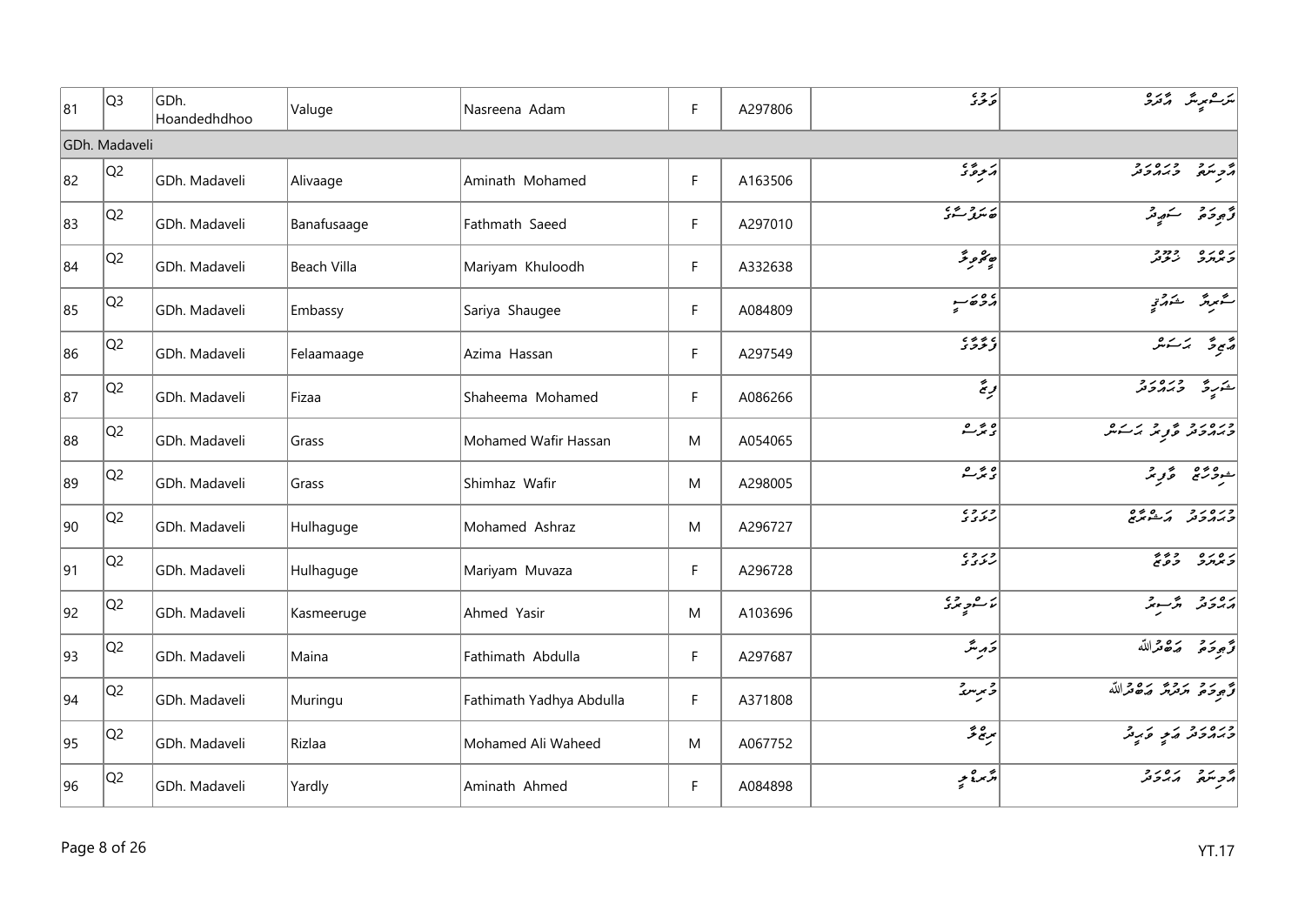|     | GDh. Nadellaa     |                   |              |                   |           |         |                                        |                                          |
|-----|-------------------|-------------------|--------------|-------------------|-----------|---------|----------------------------------------|------------------------------------------|
| 97  | Q4                | GDh. Nadellaa     | Sooraj       | Moomina Ali       | F         | A112337 | ردد ره<br>سنوري                        | لروم تر اړم                              |
|     | GDh. Rathafandhoo |                   |              |                   |           |         |                                        |                                          |
| 98  | Q6                | GDh. Rathafandhoo | Ablaeege     | Khadheeja Ibrahim | F         | A105929 | پره ځږي                                | نرَمْرِيَّحَ<br>مەھترىرى                 |
| 99  | Q6                | GDh. Rathafandhoo | Athireege    | Rameeza Ibrahim   | F         | A254227 | لهَ حو مبری                            | رە ئەرد<br>برَدِجٌ                       |
| 100 | Q6                | GDh. Rathafandhoo | Daisymaage   | Shamila Mohamed   | F         | A069741 | پر سرچ دی<br>  با سمج حر <sub>حر</sub> | و رە ر د<br><i>د بە</i> پەر<br>ىشگە تەڭر |
| 101 | Q6                | GDh. Rathafandhoo | Dhilaasaage  | Abdulla Haroon    | ${\sf M}$ | A106304 | ورۇشى ئ                                | مح <sup>ود ج</sup> ر میں<br>برە تراللە   |
| 102 | Q6                | GDh. Rathafandhoo | Dhilkusaage  | Shirmeen Shaugee  | F         | A299356 | ور و د بر پر پر<br>در نور استری        | جوهر په مشرقتي                           |
| 103 | Q6                | GDh. Rathafandhoo | Eggamuge     | Afeef Mohamed     | ${\sf M}$ | A070148 | 55500                                  | و ره ر و<br><i>و پر</i> و تر<br>ەزىۋ     |
| 104 | Q6                | GDh. Rathafandhoo | Farudhaage   | Aminath Raziyya   | F         | A056017 | ر و پر ،<br>تو برترد                   | ىئە سىدەرىگە<br>پر<br>مرکز سرچ           |
| 105 | Q6                | GDh. Rathafandhoo | Farudhaage   | Mariyam Zimma     | F         | A374468 | ر و پر ،<br>تو برترد                   | במתכ הַ                                  |
| 106 | Q6                | GDh. Rathafandhoo | Feeroazge    | Ali Rasheed       | M         | A056027 | و ۵ ۵ م<br>پ <sub>ه</sub> ترې          | كالمح المخرجة                            |
| 107 | Q6                | GDh. Rathafandhoo | Feeroazge    | Hussain Rasheed   | ${\sf M}$ | A097173 | و ۵ ۵ م<br>پ <sub>ه</sub> ترې          | يركبها الكراعية                          |
| 108 | Q6                | GDh. Rathafandhoo | Feeroazge    | Ismail Rasheed    | M         | A111102 | و ۵ ۵ م<br>پ <sub>ه</sub> ترې          | ر جۇرپۇ - ئەجەر                          |
| 109 | Q6                | GDh. Rathafandhoo | Fenfiyaazuge | Farhana Fahmy     | F         | A037579 | ۇ شرىر ئىرى                            | ر دوم پژگر در در                         |
| 110 | Q6                | GDh. Rathafandhoo | Feyrumaage   | Hussain Ibrahim   | ${\sf M}$ | A082190 | در و در د<br>تو بورس ی                 | ج سکه شرح مرض مرکز د                     |
| 111 | Q6                | GDh. Rathafandhoo | Funamaage    | Ahmed Najeeb      | M         | A103011 | و ر د د<br>و سرچ د                     | رەر ئىستى ھ                              |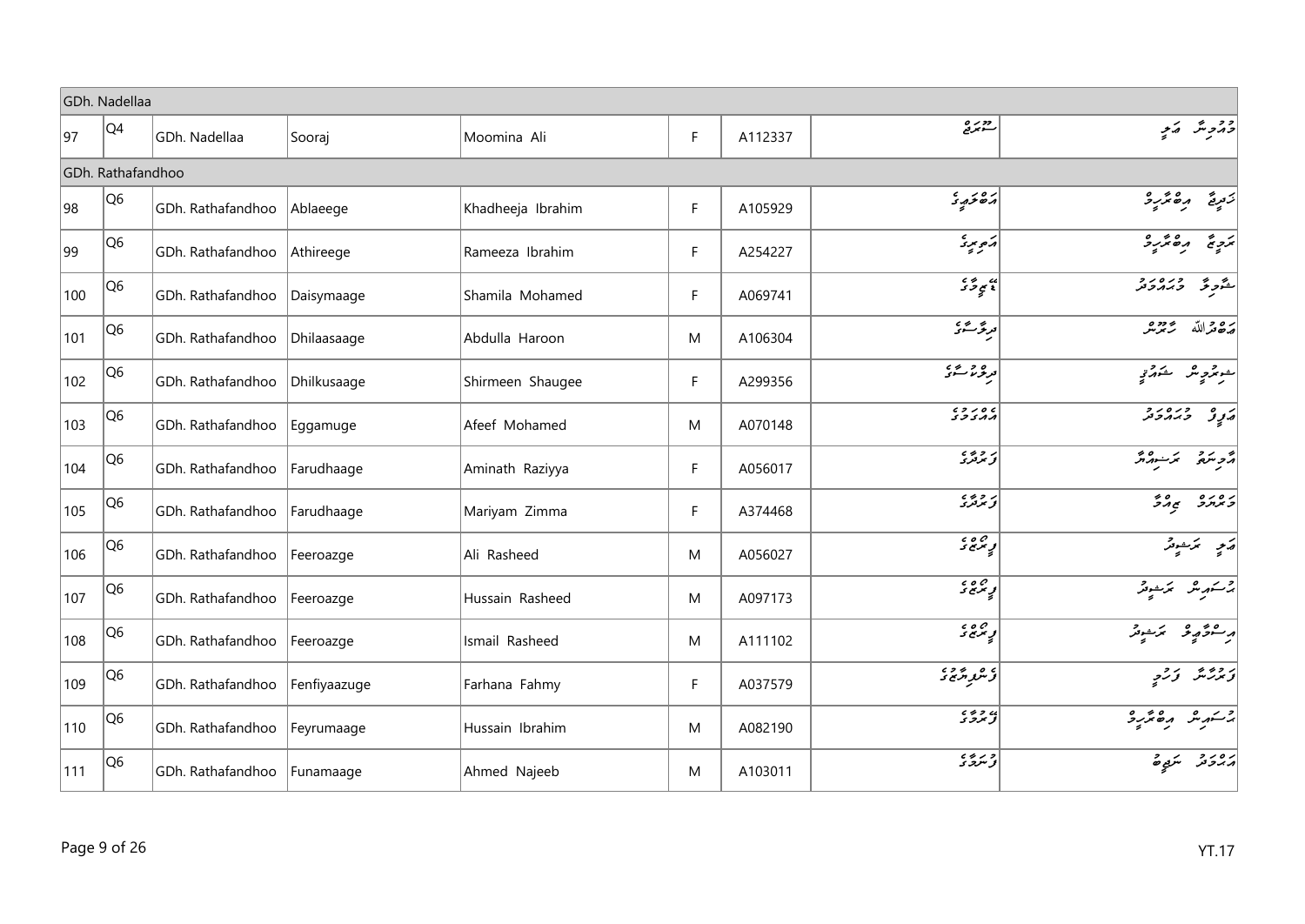| $ 112\rangle$ | Q6             | GDh. Rathafandhoo | <b>Garden</b>      | Nadeem Rasheed        | M           | A298852 | پر پ <sub>ر</sub> ه<br><sub>مح</sub> ی مګ | سكيرو المرشوش                               |
|---------------|----------------|-------------------|--------------------|-----------------------|-------------|---------|-------------------------------------------|---------------------------------------------|
| 113           | Q6             | GDh. Rathafandhoo | Good Will          | Nadhira Ahmed         | $\mathsf F$ | A299257 | وه و و<br>د ډېونو                         | ىترەرىتر<br>برور و                          |
| 114           | Q6             | GDh. Rathafandhoo | Good Will          | Athira Ahmed          | F.          | A299259 | ده وی                                     | پر پر<br>مربو بر<br>ەر دەر                  |
| 115           | Q <sub>6</sub> | GDh. Rathafandhoo | Good Will          | Athhar Ahmed          | M           | A299261 | وه و و<br><sub>مر</sub> و و د             | بر 2 پر <del>و</del><br>ر ٥ ر ۶<br>د چ ر بر |
| 116           | Q6             | GDh. Rathafandhoo | Neel villa         | Waheedha Mohamed      | F           | A100907 | سرچرېڅر                                   | و رە ر د<br>تر پر تر تر<br>ى بر دىگر        |
| 117           | Q6             | GDh. Rathafandhoo | Neel villa         | Naila Ahmed           | $\mathsf F$ | A299270 | سرچرېڅر                                   | پرەر د<br>ىترە ئۇ                           |
| 118           | Q6             | GDh. Rathafandhoo | Sheezan            | Ameena Ahmed          | $\mathsf F$ | A298826 | ا <sub>ڪو</sub> يچ پٽر                    | ړې پره دو                                   |
| 119           | Q6             | GDh. Rathafandhoo | Tharijehige        | Fathimath Ahmed       | F           | A298210 | اپر ہے<br>افوسریفے سر <sup>ی</sup>        | و د د ده دور                                |
|               | GDh. Thinadhoo |                   |                    |                       |             |         |                                           |                                             |
| 120           | Q1             | GDh. Thinadhoo    | Aabaadhuge         | Mariyam Ismail        | $\mathsf F$ | A103233 | پر پر د ،<br>درگانور                      | دەرە مەرەم                                  |
| 121           | Q1             | GDh. Thinadhoo    | Aagaraa            | Shimla Hussain        | F.          | A103082 | پرسمبر                                    | شەۋىۋ<br>بر ئەمەر بىر                       |
| 122           | Q1             | GDh. Thinadhoo    | Araaroot aage      | Mariyam Sujoon        | F           | A106037 | ر پر دو ه پر بر<br>در بر بر ج در پ        | ر ه ر ه<br><del>ر</del> بربرگ<br>ر دود ه    |
| 123           | Q1             | GDh. Thinadhoo    | Baadhalge          | Mariyam Habeeba       | $\mathsf F$ | A044750 | ۶ ر ه ›<br>خ <i>گر</i> مر                 | ره ره دههٔ                                  |
| 124           | Q1             | GDh. Thinadhoo    | <b>Beach House</b> | Ismail Mohamed        | M           | A075313 | ە ئۇ ئەرمى                                | بر عرکم و دره د و                           |
| 125           | Q1             | GDh. Thinadhoo    | Binhimage          | Mariyam Waheeda       | $\mathsf F$ | A121346 | ھ مر بر دی<br>بر                          | رەرە رېڭر                                   |
| 126           | Q1             | GDh. Thinadhoo    | <b>Blue Sky</b>    | Arifa Hassan          | F           | A072869 | ە دوم بىر<br>مۇسىمىتى                     | ەتىرىق ئەسكىلى                              |
| 127           | Q1             | GDh. Thinadhoo    | <b>Blue Sky</b>    | Mariyam Masha Abdulla | F.          | A253394 | ە دەر مەر                                 | رەرە ئەڭ مەھىراللە                          |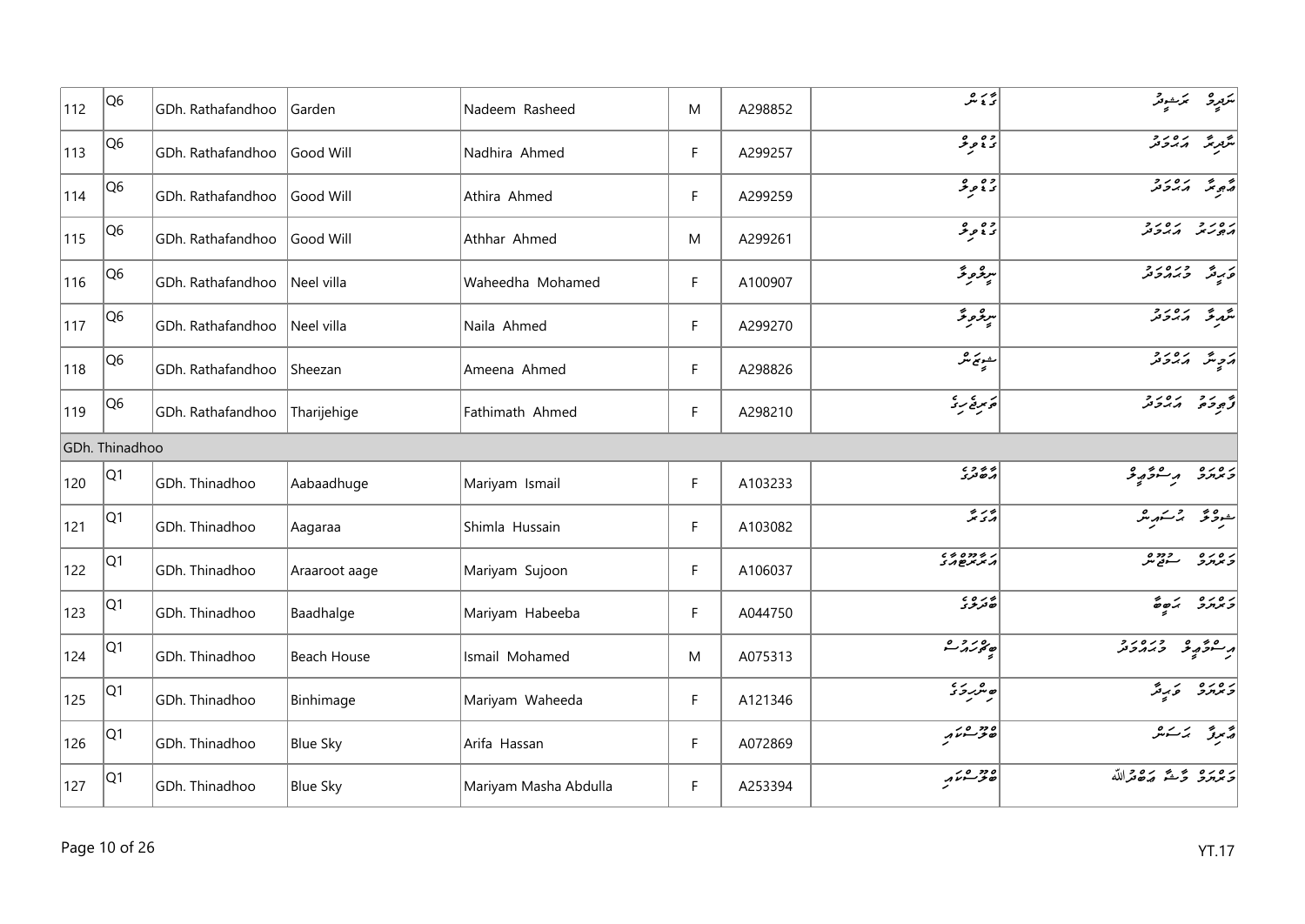| 128 | Q1 | GDh. Thinadhoo | <b>Broom</b>         | Aishath Anaan Azheem       | F. | A380448 | ه دوه<br>ن <i>ه پو</i> ر              | م مشور مشر مي د                     |
|-----|----|----------------|----------------------|----------------------------|----|---------|---------------------------------------|-------------------------------------|
| 129 | Q1 | GDh. Thinadhoo | Chilly House         | Aminath Rasheeda           | F. | A132350 | كووزۇر                                | أأرجع المتشوقر                      |
| 130 | Q1 | GDh. Thinadhoo | Daisyge              | Mohamed Rasheed            | Μ  | A071704 | يم سمج تو<br>په سمج تو                | ورەرو كەنبەتر                       |
| 131 | Q1 | GDh. Thinadhoo | Dhihareyge           | Moohath Musthafa           | F. | A318180 | ر ده د<br>درگتری                      | دور و و دره<br><i>وبره</i> و سوبوتي |
| 132 | Q1 | GDh. Thinadhoo | <b>Dinning Villa</b> | Ilhama Hassan              | F. | A105517 | ا <sub>ن</sub> ۍ مرسرعه <i>و</i> گ    | مافرانزق الاسكانس                   |
| 133 | Q1 | GDh. Thinadhoo | Gahaadhashuge        | Sharoona Ali               | F. | A303734 | ر بر ر و ،<br>ی رکوروی                | شەمرىش كەيپ                         |
| 134 | Q1 | GDh. Thinadhoo | Gangaa               | Layoosa Gasim              | F. | A096077 | ر ه پژ                                | ىردە ئۇسەۋ                          |
| 135 | Q1 | GDh. Thinadhoo | <b>Green House</b>   | Aminath Habeeba            | F  | A100598 | و بر مرکز مرکز م                      | أزويتم بموة                         |
| 136 | Q1 | GDh. Thinadhoo | Green Light          | Abdulla Yaamin Ali Rasheed | M  | A163500 | تح بر عر محرم هي                      | رە داللە مۇجەنتر مەمچ ئىزىشونتر     |
| 137 | Q1 | GDh. Thinadhoo | Haa Villa            | Aishath Shiuna             | F. | A125880 | رَّحْ وَ وَ                           | د.<br><i>دگ</i> ر شومی شور شر       |
| 138 | Q1 | GDh. Thinadhoo | Huvadhumaage         | Aishath Reena Ibrahim      | F. | A114605 | و ر و د » ،<br>ره ترو د               | ړ ر شوې برند ره تر رو               |
| 139 | Q1 | GDh. Thinadhoo | Jey Nest             | Nizuhath Rasheed           | F  | A080517 | ي مگر <u>مر</u> م<br>في مگر سگر ڪي    | سرچ کر پر پی کے میران<br>سرچ کرمی   |
| 140 | Q1 | GDh. Thinadhoo | Kalmunaa             | Asiyath Ahmed              | F. | A103260 | ر و د پر                              | أثر سورة المردور                    |
| 141 | Q1 | GDh. Thinadhoo | Looking Glass        | Mohamed Shakeel            | M  | A051859 | ۇ <sub>بو</sub> ب <sub>ىرى</sub> ئۇ ب | ورەرو خىرو                          |
| 142 | Q1 | GDh. Thinadhoo | Makhumaa             | Anisha Shareef             | F. | A338709 | ۇزۇ                                   | أرسمية المتورثر                     |
| 143 | Q1 | GDh. Thinadhoo | Makhumaa             | Aroosha Shareef            | F. | A317419 | ۇزۇ                                   | أرجع متساوير والمستور               |
| 144 | Q1 | GDh. Thinadhoo | Makhumaa             | Mohamed Shareef            | M  | A138638 | ۇزۇ                                   | ورەرو شەرو                          |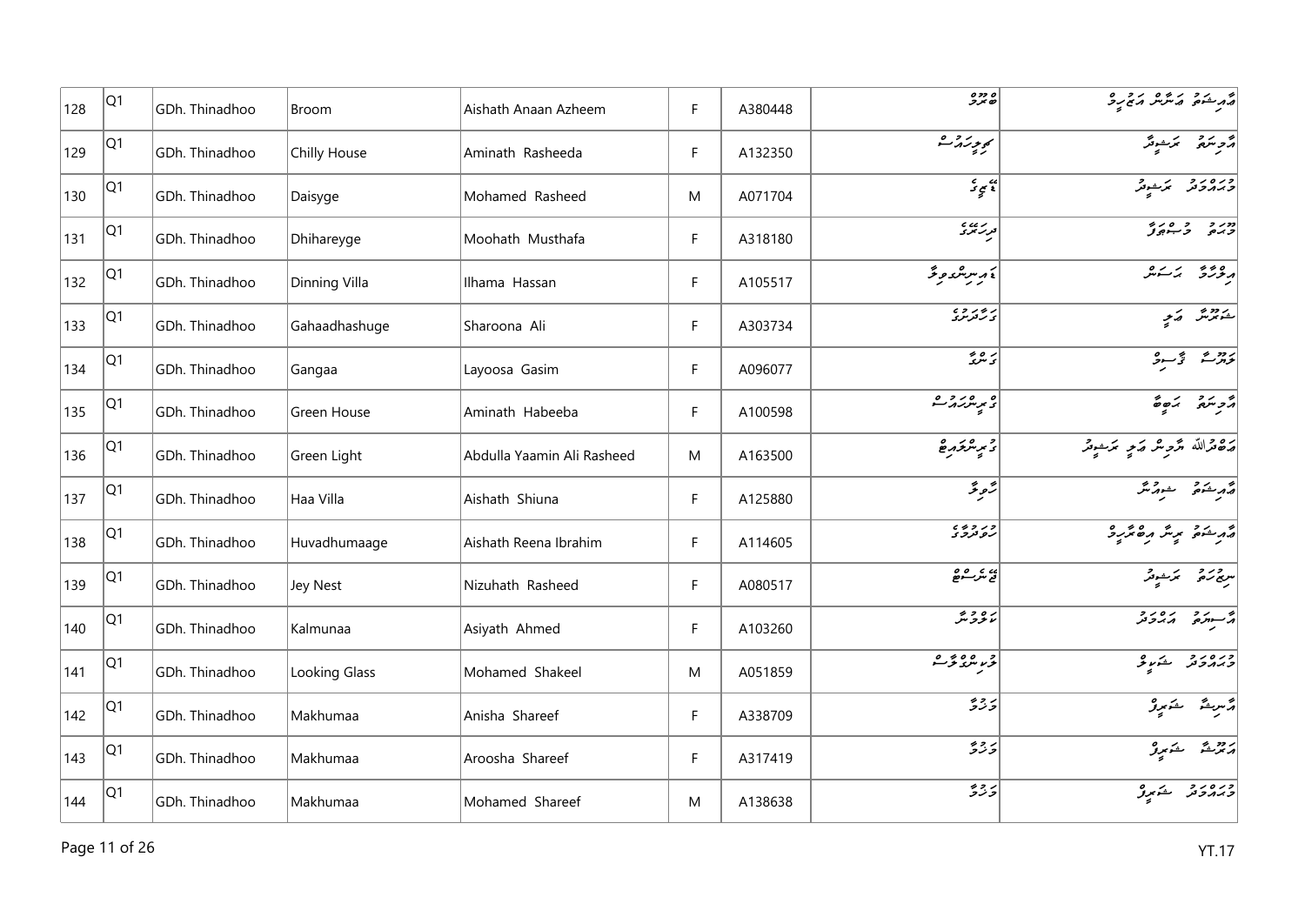| 145 | Q1 | GDh. Thinadhoo | Makhumaa     | Masood Shareef      | M           | A261657 | ة زُرْش                    | ر ۶ <i>۶۰۰ ـــ م</i> رکز<br>در سور در سومبرگر                                                         |
|-----|----|----------------|--------------|---------------------|-------------|---------|----------------------------|-------------------------------------------------------------------------------------------------------|
| 146 | Q1 | GDh. Thinadhoo | Manaaru      | Aminath Shahuma     | F           | A316661 | ىر مەر<br>جەنئىرىمە        | أروبتهم المشررة                                                                                       |
| 147 | Q1 | GDh. Thinadhoo | Manaaru      | Mohamed Simah       | M           | A316662 | ر پر د                     | وره رو دور                                                                                            |
| 148 | Q1 | GDh. Thinadhoo | Meneelaa     | Zulfa Abdulla       | $\mathsf F$ | A283936 | ئەسرىتى                    | ح و ته مركانده بين                                                                                    |
| 149 | Q1 | GDh. Thinadhoo | Meneelaa     | Mariyam Abdulla     | $\mathsf F$ | A105742 | ۇ بىر ئىچ                  | رەرە رەقراللە                                                                                         |
| 150 | Q1 | GDh. Thinadhoo | Nadhaa       | Ahmed Nazooh Nazim  | M           | A317464 | سرپڑ                       | رەر دەدە شەر                                                                                          |
| 151 | Q1 | GDh. Thinadhoo | Narugisge    | Azlifa Adam         | $\mathsf F$ | A128108 | ىر <i>جى جە</i> ج          | أرجوق أرترو                                                                                           |
| 152 | Q1 | GDh. Thinadhoo | Narugisge    | Aishath Ifagath Ali | $\mathsf F$ | A253830 | ىئر <i>پرېمو س</i> ىر      | أأمر والملحق والمحمد والمحمد المحمد والمحمد والمحمد والمحمد والمحمد والمحمد والمحمد والمحمد والمحمد و |
| 153 | Q1 | GDh. Thinadhoo | New Zeal     | Fathimath Afleen    | F.          | A099060 | سره بې څه                  | توجوجو أكرو بيثر                                                                                      |
| 154 | Q1 | GDh. Thinadhoo | Oajan        | Fathmath Azra       | $\mathsf F$ | A061632 | ہ رچ<br>مربع مگر           | قرم د د د د                                                                                           |
| 155 | Q1 | GDh. Thinadhoo | Olhuthereyge | Adliyyath Adil      | F.          | A317169 | پر و ی یں ی<br>جر تو جر پ  | גבת הרב הבקיב                                                                                         |
| 156 | Q1 | GDh. Thinadhoo | Olhuthereyge | Ali Aalin Adhil     | M           | A317172 | پر و د دد د<br>در نوحو مور | ړی په ده په په                                                                                        |
| 157 | Q1 | GDh. Thinadhoo | Portlo       | Siththiye           | $\mathsf F$ | A042951 | بره ج<br>بوڪو              | سوړه پو                                                                                               |
| 158 | Q1 | GDh. Thinadhoo | Portlo       | Ahmed Zahwan Amir   | M           | A253857 | بره ج<br>بوڪو              | גם ג'ב ג'ב בים ה' ביב                                                                                 |
| 159 | Q1 | GDh. Thinadhoo | Portlo       | Mohamed Zayan Amir  | M           | A369961 | إيماه                      | כנסגב גם ם הב                                                                                         |
| 160 | Q1 | GDh. Thinadhoo | Portlo       | Amir Ali            | M           | A039272 | إيماه                      | أوجاجر أوجيج                                                                                          |
| 161 | Q1 | GDh. Thinadhoo | Rangal       | Mohamed Rasheed     | M           | A039885 | ىر ھەر ھ                   | ورەرو كەنبەتر                                                                                         |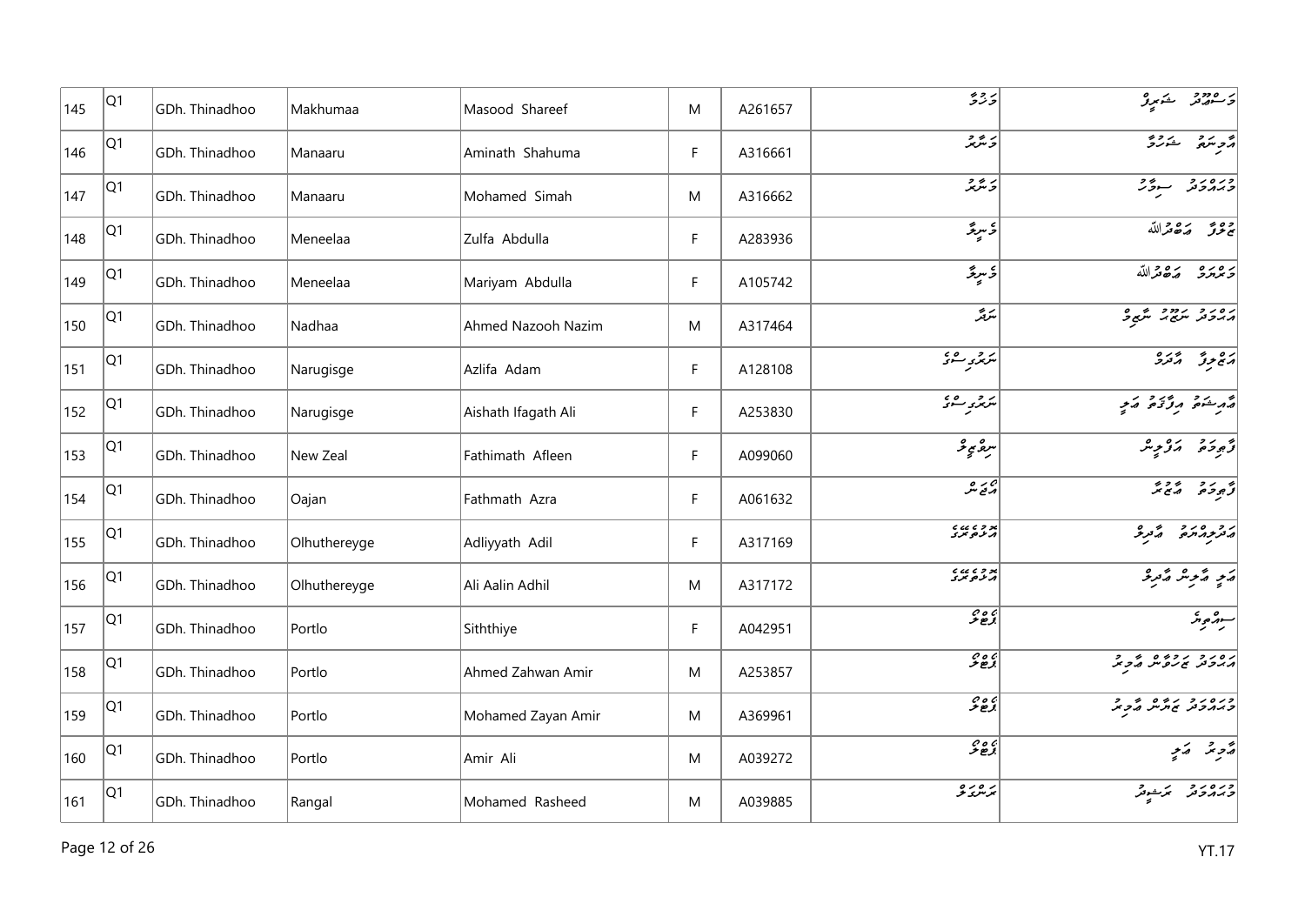| 162 | Q1           | GDh. Thinadhoo | Red Garden          | Hassan Zareer           | M  | A052373 | ، ە بۇ بر ە<br>برو ئەبىرو مىر                           | ىرىمىش ئىمرىم                                          |
|-----|--------------|----------------|---------------------|-------------------------|----|---------|---------------------------------------------------------|--------------------------------------------------------|
| 163 | Q1           | GDh. Thinadhoo | Soorajge            | Ajfa Mohamed            | F  | A305061 | دد بر ۵ ر<br>سنڌ مربع ک                                 | ره دره رد<br>مقانی دیگردند                             |
| 164 | Q1           | GDh. Thinadhoo | Thoathaage          | Fathimath Aaiza Rasheed | F. | A317380 | ج ءِ ج<br>حوص ت                                         | توجوحة ممرنتر لرجعته                                   |
| 165 | Q1           | GDh. Thinadhoo | Thoathaage          | Mohamed Rasheed         | M  | A038070 | ج ءِ ج<br>حوص ت                                         | ورەرو كەنبەتر                                          |
| 166 | Q1           | GDh. Thinadhoo | Vaareyvilaa         | Wafa Imad               | F. | A253367 | و پر<br>د تر <sub>حر</sub> ژ                            | دی په دی په                                            |
| 167 | Q1           | GDh. Thinadhoo | Vaareyvilaa         | Shameema Hameed         | F  | A273691 | و پر<br>د تر <sub>حو</sub> څه                           | لشكورة الكاوير                                         |
| 168 | Q1           | GDh. Thinadhoo | Vaareyvilaa         | Sanweela Imadh          | F. | A273703 | ە يە<br>قەنىزە بەقتى                                    | سەھرىقە بەرقىر                                         |
| 169 | Q1           | GDh. Thinadhoo | Vadhooraa           | Ali Shaiban Mohamed     | M  | A400549 | ر دو بر<br>د ترنگ                                       | مر شهره مره در                                         |
| 170 | Q1           | GDh. Thinadhoo | Vadhooraa           | Shagaavath Ahmed        | F. | A317538 | ر دو پر<br>و تر پر                                      | شوکرو بره برو<br>شوکرون مرکز تر                        |
| 171 | Q1           | GDh. Thinadhoo | Veshi               | Fathimath Niam Hamdhee  | F. | A336845 | غرمر                                                    | توجوجو سمكو بكومر                                      |
| 172 | Q1           | GDh. Thinadhoo | Vinavi              | Siyaz Latheef           | M  | A306188 | ويترجر                                                  | سورج كرونو                                             |
| 173 | Q1           | GDh. Thinadhoo | <b>Yellow House</b> | <b>Abdul Gadir</b>      | M  | A085277 | ، <i>می ر</i> و ه<br>مرکز درگ                           | ر ۵ ۶ و ۶ و بر ۶<br>پره تر تر تر بر                    |
| 174 | Q1           | GDh. Thinadhoo | Zindhagee           | Athifa Ibrahim          | F. | A062217 | ىبې شرتىرىپە                                            | أقبور مقترره                                           |
|     | GDh. Vaadhoo |                |                     |                         |    |         |                                                         |                                                        |
| 175 | Q7           | GDh. Vaadhoo   | <b>Beach Villa</b>  | Abbas Nasir             | M  | A070458 | ھ گارو ٿُ                                               | رە ئەڭ ئىر بەر                                         |
| 176 | Q7           | GDh. Vaadhoo   | Chichandaage        | Aminath Fazeela         | F  | A120813 | ىم كىم سر ج م<br>كىم كىم سر ج ك                         | أزويتهم وكالميثر                                       |
| 177 | Q7           | GDh. Vaadhoo   | Dhiggaagasdhoshuge  | Najuma Ahmed            | F  | A105777 | ہ بھ بر ہے و د<br>توہری <sub>ک</sub> ے سوتو <i>ب</i> وی | ىر 3 بۇ<br>سرچ تر<br>بر ٥ پر و<br>مربر <del>و</del> تر |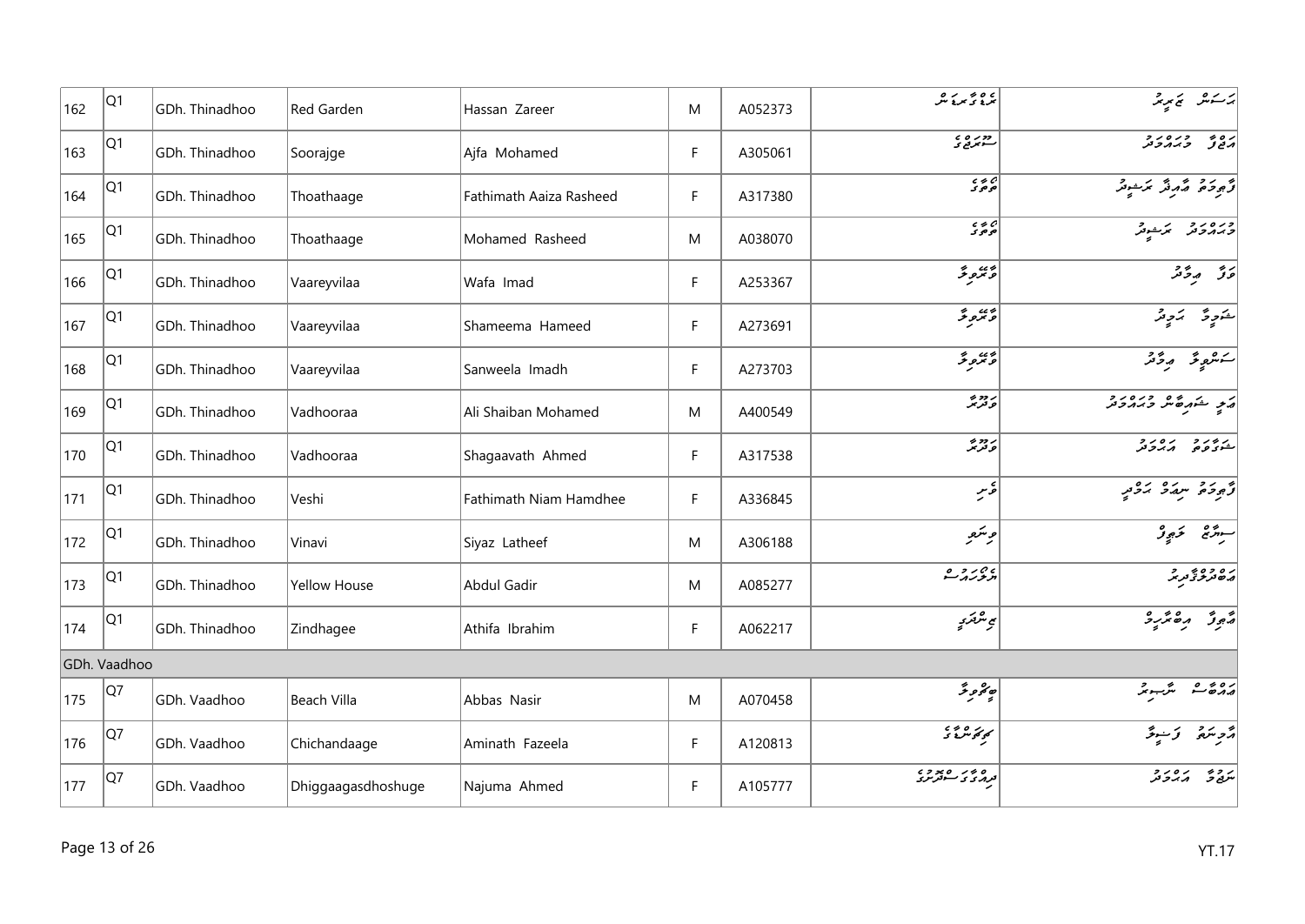| 178 | Q7 | GDh. Vaadhoo | Dhiggaagasdhoshuge | Fathimath Ahmed        | F         | A105778 | ہ بھ بر ہے و ء<br>توہری <sub>کی</sub> سوتو <i>ہو</i> ی | قرجوحر مردور                                          |
|-----|----|--------------|--------------------|------------------------|-----------|---------|--------------------------------------------------------|-------------------------------------------------------|
| 179 | Q7 | GDh. Vaadhoo | Dhiggaagasdhoshuge | Zahiyya Ahmed          | F         | A300149 | ہ بھ بر ہے و د<br>توہری <sub>ک</sub> ے سوتو <i>ہ</i> ی | 5,0,0,0,0,0,0,0,0,0                                   |
| 180 | Q7 | GDh. Vaadhoo | Dhiggaagasdhoshuge | Aiminath Seena Mohamed | F         | A363538 | ہ بھ بر ہے و ء<br>توہری <sub>کی</sub> سوتو <i>ہو</i> ی | הכיתה <sub>היית</sub> כנוסגב                          |
| 181 | Q7 | GDh. Vaadhoo | Dhonbageechaage    | Aminath Ibaau Abdulla  | F         | A252618 | قرش تو گوی                                             | مُحِسَرَةٍ مِعَمْ مَعْقَرَاللَّهُ                     |
| 182 | Q7 | GDh. Vaadhoo | Freeza             | Fathimath Ulfath       | F         | A154898 | ۇ بېرىتح                                               | و ده ده ده ده                                         |
| 183 | Q7 | GDh. Vaadhoo | Golhaa Heraa       | Ahmed Eevaan Mohamed   | ${\sf M}$ | A371984 | پر پر پ<br>  پی ٹر س                                   | גם גדה שם כגם גב<br>גגבת הפית כגהכת                   |
| 184 | Q7 | GDh. Vaadhoo | Happiness          | Sheeva Ibrahim         | F.        | A304590 | ائ <sub>ج</sub> و بترت <sup>9</sup>                    | شوق رەڭرىرى                                           |
| 185 | Q7 | GDh. Vaadhoo | Kotharuge          | Shanoon Ahmed          | M         | A299092 | پر بر و پر<br>مانه تبری                                | ے دوہ رہ رو<br>شہر مرکز مرکز                          |
| 186 | Q7 | GDh. Vaadhoo | Nooraanee Villa    | Shaneeza Ahmed         | F         | A033187 | تر پژمېږي ځه                                           | بر ٥ پر و<br>م <i>ر</i> بر <del>و</del> تر<br>شەسرىتى |
| 187 | Q7 | GDh. Vaadhoo | Nooraaneege        | Mariyam Abdulla        | F.        | A112149 | تر پڑ ہیں                                              | مَرْهِ قراللّه<br>ر ه ر ه<br><del>د</del> بربرگ       |
| 188 | Q7 | GDh. Vaadhoo | Nooraaneege        | Aiham Abdhulla         | ${\sf M}$ | A252545 | دو پر پر پر<br>سر پر س <sub>ر پر</sub>                 | ەزرە<br>مَرْصَعْرِاللَّه                              |
| 189 | Q7 | GDh. Vaadhoo | Raasthaa           | Suiza Ibrahim          | F         | A299836 | پۇ رەپ<br>ئىرىسى <i>م</i>                              | ستهريخ<br>مەھترىرى                                    |
| 190 | Q7 | GDh. Vaadhoo | Rosy               | Azma Abdulla           | F.        | A304547 | جرمج                                                   | مەھىراللە<br>ر و ء<br>در س                            |
| 191 | Q7 | GDh. Vaadhoo | Vabberuge          | Fathmath Naazneen      | F         | A299381 | ر ه ر و ر<br>و نره بو د                                | شرچ سرینگ<br>وٌجوحَ حو                                |
| 192 | Q7 | GDh. Vaadhoo | White Rose         | Madheeha Mohamed       | F.        | A304631 | لخدع محمة                                              | و ر ه ر و<br>تر پروتر<br>ترىرچ                        |
| 193 | Q7 | GDh. Vaadhoo | <b>White Rose</b>  | Asiyath Mohamed        | F         | A304633 | كرموعه                                                 | پر<br>در سوهره<br>و رە ر د<br>تر پروتر                |
| 194 | Q7 | GDh. Vaadhoo | <b>White Rose</b>  | Asima Mohamed          | F         | A304634 | ورء محمر                                               | و ره ر د<br>تربر پر تر<br>رميسر                       |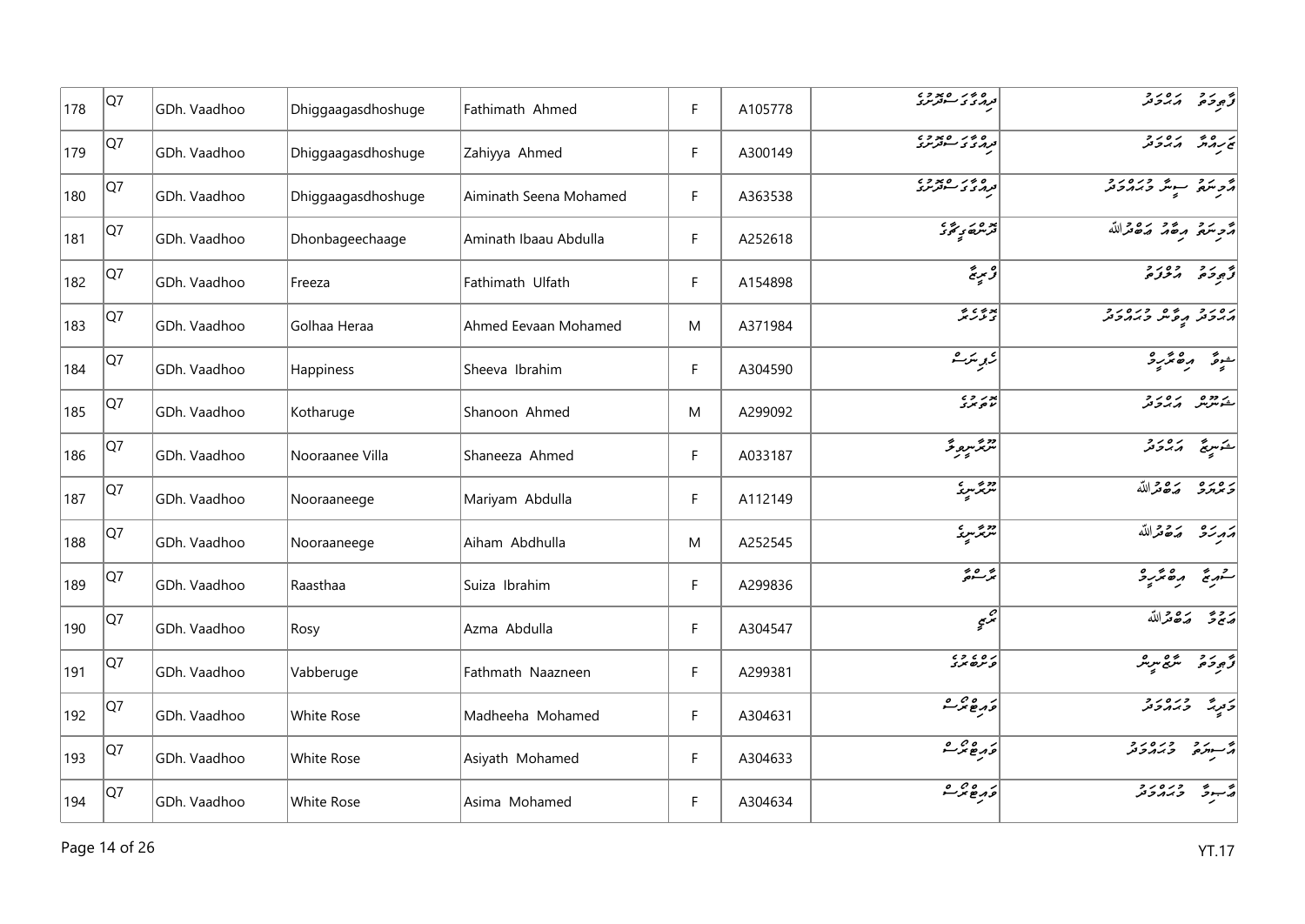|     | Gn. Fuvahmulah |                |                               |                          |    |         |                                                            |                                                  |
|-----|----------------|----------------|-------------------------------|--------------------------|----|---------|------------------------------------------------------------|--------------------------------------------------|
| 195 | R1             | Gn. Fuvahmulah | Dhadimagu. Iruvaige           | Ibrahim Ali              | M  | A003449 | قروحري ويحدثه                                              | ەر ھەتمەر 2<br>ر<br>برمو                         |
| 196 | R1             | Gn. Fuvahmulah | Dhiguvaandu. Mehelage         | Sakeena Hassan           | F  | A004038 | دروس و ، ، ، ، ، ،<br>دری ش سه زمروی                       | سەر بىگە                                         |
| 197 | R1             | Gn. Fuvahmulah | Dhiguvaandu. Mehelage         | Fathmath Risala          | F. | A004161 | و د ه په د د د د د د د<br>در د و سره او رمود               | و بر د<br>ىرىسىمۇ                                |
| 198 | R1             | Gn. Fuvahmulah | Dhiguvaandu. Mehelage         | Fathimath Hassan         | F  | A010020 | و ه سر و .<br>تررگ سره ۰ و ر ور                            | ءِ ر د<br>ترج تر م                               |
| 199 | R1             | Gn. Fuvahmulah | Dhiguvaandu. Mehelage         | Wisama Mohamed           | F. | A369752 | و د ه په د د د د د د<br>ترر و سره ۱۰ و رمور                | و ره ر و<br>تر پروتر<br>ە رىشىچ                  |
| 200 | R <sub>6</sub> | Gn. Fuvahmulah | Dhoodigan.<br>Athagasdhoshuge | Abdulla Shazeem          | M  | A276187 | دد د ه. درد ه پروه<br>توپه د ش. د پوه د سوتوس              | صصرالله<br>ستكفرو                                |
| 201 | R6             | Gn. Fuvahmulah | Dhoodigan.<br>Athagasdhoshuge | Aminath Shifa            | F  | A276188 | دو بر ه به بربر ه برو و ،<br>تو و تو به از از کاربرد       | لمجمعبهمو<br>شەۋ                                 |
| 202 | R <sub>6</sub> | Gn. Fuvahmulah | Dhoodigan.<br>Athagasdhoshuge | Ibrahim Shiham           | M  | A276361 | دد د ه. د در ه پروه<br><mark>درد د</mark> شوی سوتر دی      | شەرگە 3<br>ارەتمەر ۋ                             |
| 203 | R <sub>6</sub> | Gn. Fuvahmulah | Dhoodigan.<br>Athagasdhoshuge | Fathimath Saeedha        | F  | A276363 | دد د ه. د د د ه پروه<br><mark>نده د</mark> ش شوی سونتر تری | و بر د<br>ترج تر م<br>سته وتر                    |
| 204 | R <sub>6</sub> | Gn. Fuvahmulah | Dhoodigan. Miladhooge         | Mariyam Shaziyya         | F. | A006550 | دد به کرد و به دود با<br>ترو کامل از حرفری                 | ر ه پر ه<br>تر <i>پر</i> بر<br>شەَفرەرگر         |
| 205 | R4             | Gn. Fuvahmulah | Funaadu. Hiyfaseyha Villa     | Ahmed Shahuzad           | M  | A005467 | ۇپرى بەر سى <i>ر مەر بۇ</i>                                | رەرد شەرىپەر<br>مەرومى شەرىج                     |
| 206 | R4             | Gn. Fuvahmulah | Funaadu. Maalhabana           | Hussain Didi             | M  | A005749 | د مه په په مختص تنگر<br>بوشنۍ سخه خوځو تنگر                | ج <sub>ە</sub> سەم بىر مورىيە                    |
| 207 | R4             | Gn. Fuvahmulah | Funaadu. Thooba               | Fathimath Zifa           | F. | A278561 | و پر دون<br>توسط مون                                       | قەدە بىر                                         |
| 208 | R2             | Gn. Fuvahmulah | Hoadhadu. Heylhi              | Mohamed Shuhaam          | M  | A281989 | جونز ۽ مسيحيد                                              | مشر څر و<br>و ر ه ر و<br>و پر پر <del>و</del> تر |
| 209 | R2             | Gn. Fuvahmulah | Hoadhadu. Janbumaage          | Fathimath Shaima Ibrahim | F. | A274555 | ج ر و بر و و د و<br>  رفر ع بر ه و د د                     | ژوځو څرو ره ژرو                                  |
| 210 | R2             | Gn. Fuvahmulah | Hoadhadu. Maavah              | Fathmath Afiya Ali       | F. | A006756 | ج ر و  به ره<br>رس  و بر                                   | والمجافاة الأراثر الأميا                         |
| 211 | R2             | Gn. Fuvahmulah | Hoadhadu. Mendhooge           | Ali Saffah               | M  | A004650 | ج پر و مع و دو و<br>ترفر د محمد موفرد                      | أەمو سىدە دە                                     |
| 212 | R2             | Gn. Fuvahmulah | Hoadhadu. Vidhaathari         | Shareef Ahmed            | M  | A131356 | بر د و و د بر<br>  روز و و د د بر                          | برورو<br>ے مرو<br>ح                              |
| 213 | R <sub>5</sub> | Gn. Fuvahmulah | Miskihmagu.<br>Baaghubahaaru  | Fathimath Hilmy          | F  | A006996 | 7.413.4 710.000                                            | وٌمودَهُ بروْدِ                                  |
| 214 | R5             | Gn. Fuvahmulah | Miskihmagu. Kinbidhooge       | Hassan Amir              | M  | A132424 | כ המים כי מייח בין                                         | يركسك المراجر                                    |
| 215 | R4             | Gn. Fuvahmulah | Miskihmagu. Snow White        | Ahmed Abdul Azeez        | M  | A001723 | وسموج والمعالمة                                            | גם גם גם כסגם                                    |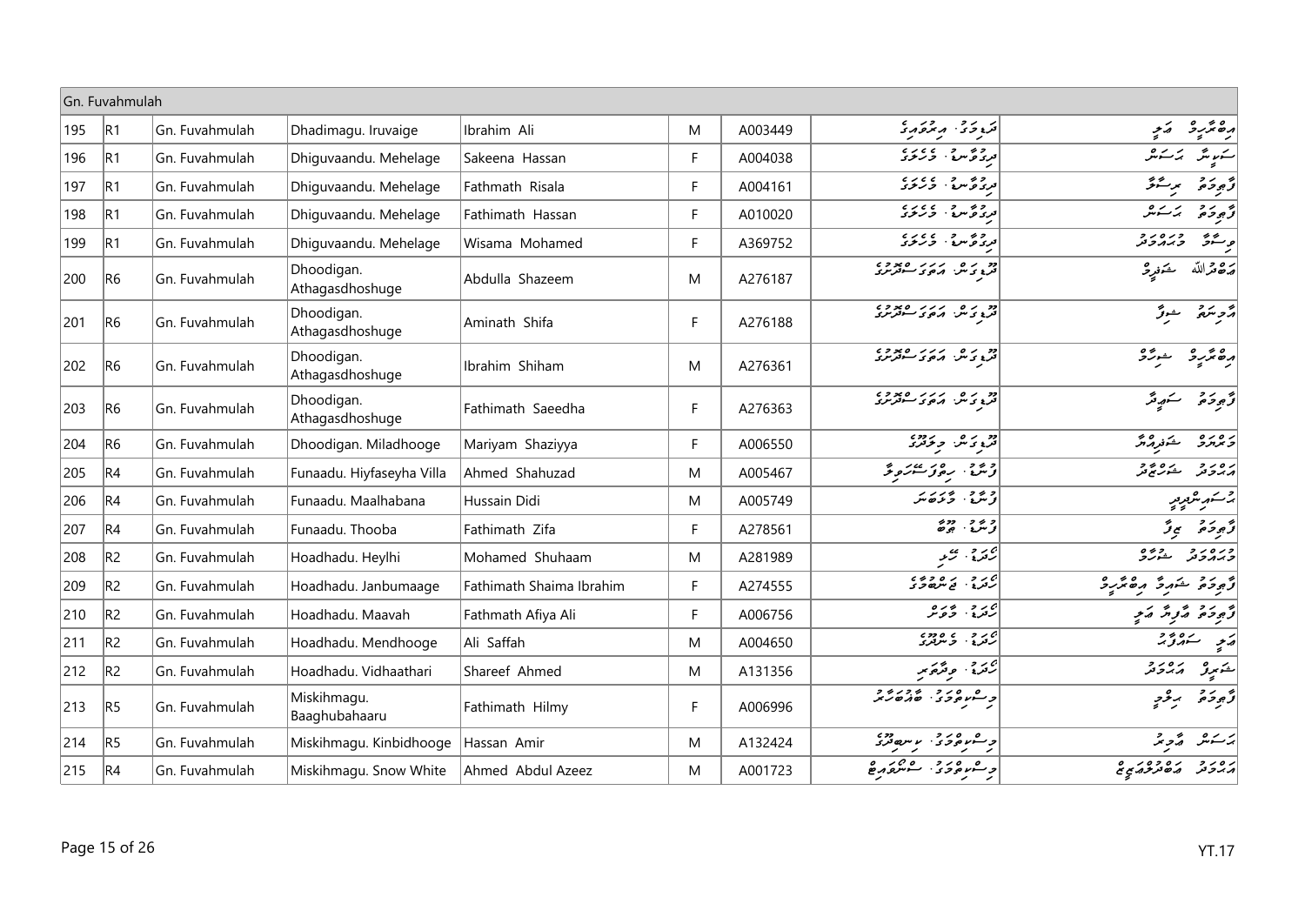|     | N. Fodhdhoo     |              |                 |                     |           |         |                                       |                                         |
|-----|-----------------|--------------|-----------------|---------------------|-----------|---------|---------------------------------------|-----------------------------------------|
| 216 | D <sub>12</sub> | N. Fodhdhoo  | New             | Ahmed Zaidh         | ${\sf M}$ | A200013 | سرچ                                   | دەرە بى دىتر                            |
| 217 | D <sub>12</sub> | N. Fodhdhoo  | Saahee          | Samiya Mohamed      | F         | A125369 | ستثمريه                               | و ره ر و<br>تر پروتر<br>ش د پژ          |
| 218 | D <sub>12</sub> | N. Fodhdhoo  | Saahee          | Fathimath Sana      | F         | A128126 | يثمني                                 | ژوځو شکر                                |
| 219 | D <sub>12</sub> | N. Fodhdhoo  | Saahee          | Ali Sameer Ibrahim  | M         | A200800 | ستنميز                                | ړې خو په ره ټرېو                        |
| 220 | D <sub>12</sub> | N. Fodhdhoo  | Saahee          | Mariyam Siuna       | F.        | A200803 | سٿير                                  | ر ه ر ه<br><del>و</del> بربرو<br>سوديتى |
| 221 | D <sub>12</sub> | N. Fodhdhoo  | Saahee          | Aminath Suzuna      | F         | A200804 | ستثمرية                               | ړې سره<br>تە تۇپتىر                     |
| 222 | D <sub>12</sub> | N. Fodhdhoo  | Saahee          | Aishath Shauna      | F         | A200805 | ستھریہ                                | شەرقەتىر<br>و.<br>د آرمستوج             |
|     | N. Henbadhoo    |              |                 |                     |           |         |                                       |                                         |
| 223 | D1              | N. Henbadhoo | Dhivaru         | Ibrahim Iqbal       | M         | A121032 | در کر <sup>2</sup>                    | ىر ھەتتەر 2<br>ر<br>ىر ئەھمى            |
| 224 | D1              | N. Henbadhoo | Futtaru         | RISHFAZ RASHEED     | M         | A204669 | د ه ه پر<br>تر د ځ بر                 | برڪوڻج - برڪوٽر                         |
| 225 | D1              | N. Henbadhoo | Hithaffinivaage | Hawwa Aboobakuru    | F         | A201111 | رە ئرو بىرە ئى                        | ر ە بە<br>برە بۇ<br>נחנים<br>גם סיטיב   |
|     | N. Holhudhoo    |              |                 |                     |           |         |                                       |                                         |
| 226 | D11             | N. Holhudhoo | Aaraamuge       | Latheefa Ibrahim    | F         | A096894 | پر بر و ،<br>د تر تر ی                | ترج تر<br>وە ئۆرۈ                       |
| 227 | D <sub>11</sub> | N. Holhudhoo | Fenfiyaazuge    | Zahida Zubair       | F         | A132111 | ې هرو پر دې<br>ز سرو پر پر د          | تجربته تح حادبته                        |
| 228 | D <sub>11</sub> | N. Holhudhoo | Fenfiyaazuge    | Habeeba Hussain     | F         | A201500 | ئۇ شرىر ش <sup>ىرى</sup> ئە           | رُه هُ<br>بر ئەمەر بى <sub>ر</sub>      |
| 229 | D11             | N. Holhudhoo | Handhuvareege   | Athika Ali          | F         | A077976 | ر سرچر <sub>ي مور</sub> ي             | أشموش أمدحيه                            |
| 230 | D11             | N. Holhudhoo | Mercury Light   | Ahmed Siham Ibrahim | M         | A034397 | ۇ ئەس <sub>ىر</sub> خەرق <sub>ى</sub> | سرترد رەتمەرد<br>ەردەر                  |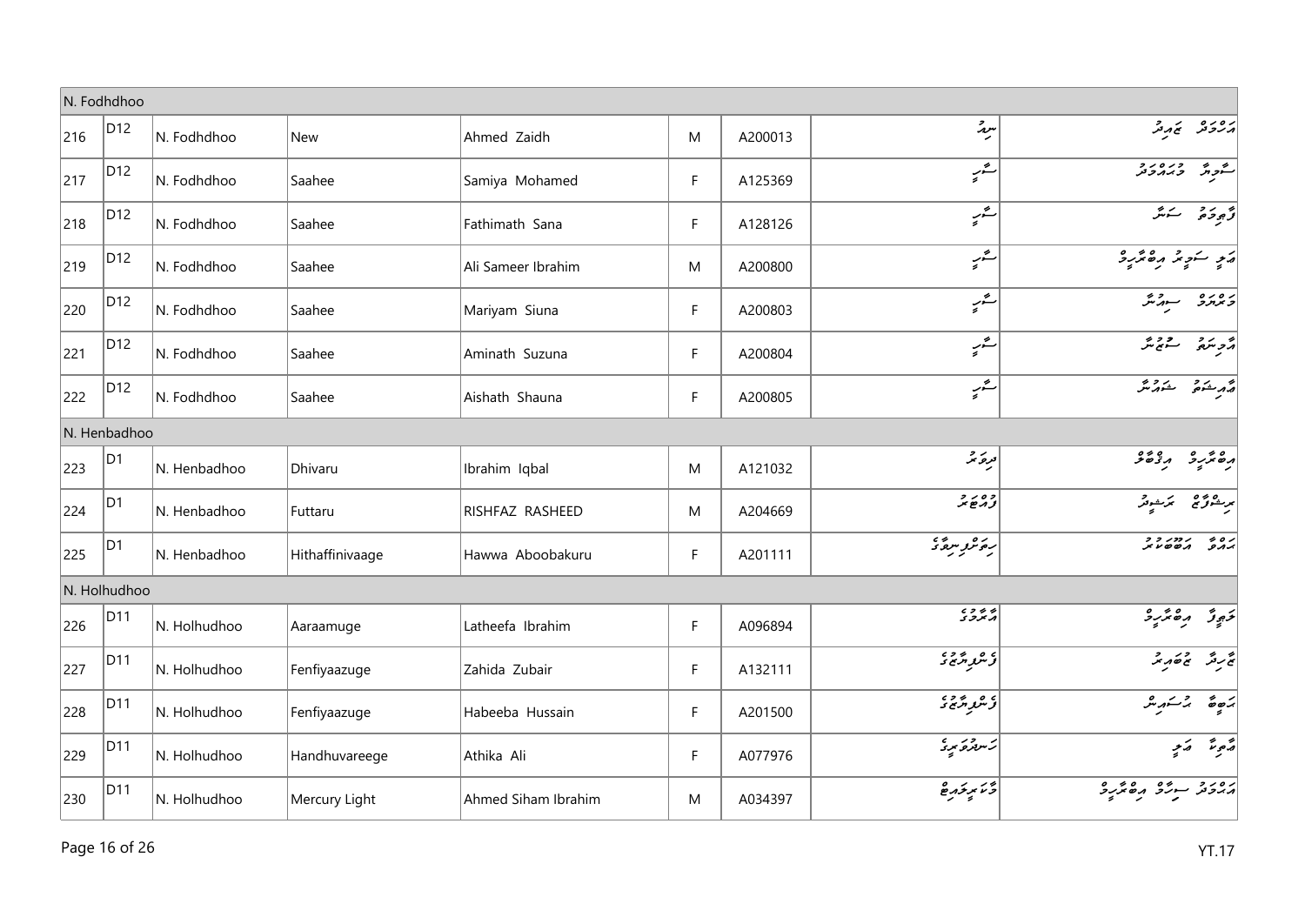| 231 | D11                | N. Holhudhoo                           | Merry Corner                              | Aishath Wahudha     | F.          | A123735 | ې پر ن <sub>م</sub> متر پر       | ه د شکه او د و په                                  |
|-----|--------------------|----------------------------------------|-------------------------------------------|---------------------|-------------|---------|----------------------------------|----------------------------------------------------|
| 232 | D11                | N. Holhudhoo                           | Morning Light                             | Khadeeja Abdulla    | F           | A102667 | <i>چېر پرېږي څوړ ځ</i>           | كتعيق كدة فدالله                                   |
| 233 | D11                | N. Holhudhoo                           | Narugis Villa                             | Aminath Ramza       | F.          | A106745 | ىئرىز <sub>ى</sub> سىھوقە        | ړ د سرچ<br>بر ه پر<br>برد بح                       |
| 234 | D11                | N. Holhudhoo                           | Narugis Villa                             | Mariyam Jauzaa      | F.          | A111575 | ىئر <i>پرېمو سىمو</i> ئۇ         | ر ه ر ه<br><del>د</del> بربرگ<br>ر ه و.<br>قع حريج |
| 235 | D11                | N. Holhudhoo                           | Narugisma                                 | Aminath Nawfa       | F           | A203732 | ىئە <i>بىرى سى</i> مۇ            | أشجاشهم المتعادلي                                  |
| 236 | D11                | N. Holhudhoo                           | Narugisma                                 | Ahmed Naufal        | M           | A203733 | ىترىزىيە شەمۇ                    | رەرد برەرە                                         |
| 237 | D11                | N. Holhudhoo                           | Narugisma                                 | Mariyam Naifa       | F.          | A203734 | ىئەتترىر شۇڭر                    | ر ه ر ه<br><del>د</del> بربرگ<br>ستمدقه            |
| 238 | D11                | N. Holhudhoo                           | Penamaage                                 | Aishath Waleedha    | F           | A206363 | ې پر پر ې<br>بوسرچ <sub>ک</sub>  | مەرشىق قاموش                                       |
| 239 | D11                | N. Holhudhoo                           | Rose Mead                                 | Nasheeda Ali        | F           | A071492 | ەرە ج<br>ئىرىنى ج <sub>ە</sub> ي | للركبيونكر الكامج                                  |
| 240 | D11                | N. Holhudhoo                           | Shabnam                                   | Mariyam Shirmeena   | F           | A115639 | شەھ سرچ                          | وبروه جيرونگر                                      |
| 241 | D11                | N. Holhudhoo                           | Southern Beach                            | Ibrahim Ageel       | M           | A211759 | سەتەبىر ھەمچ                     | رەپرىر كەنچى                                       |
|     | N. Kendhikulhudhoo |                                        |                                           |                     |             |         |                                  |                                                    |
| 242 | D <sub>2</sub>     | N. Kendhikulhudhoo Kendhikolhu. Rosary |                                           | Hawwa Saufa         | $\mathsf F$ | A206471 | ، سرمر پیچ دی می پی <sub>چ</sub> | ره و دو                                            |
| 243 | D <sub>2</sub>     | N. Kendhikulhudhoo Kendhikolhu. Ufaa   |                                           | Mariyam Ali         | F.          | A207207 | ء سعر سوم ديد.<br>س              | د وره د ک                                          |
| 244 | D <sub>2</sub>     |                                        | N. Kendhikulhudhoo Kulhudhoo. Anoanaage   | Aishath Shauna      | F           | A209193 | و ودو.<br>برنوټر اړکېږي کا       | مەر ئەر ئەر ئەر                                    |
| 245 | D <sub>2</sub>     |                                        | N. Kendhikulhudhoo Kulhudhoo. Kashmeeruge | Aishath Layal Afeef | F           | A157152 | و دود.<br>با نوتر با کشور مرد    | وأرجاح كرائك وأولى                                 |
| 246 | D <sub>2</sub>     | N. Kendhikulhudhoo                     | Kulhudhoo. Kulhlhavah<br>Aage             | Maryam Adila        | F           | A026066 | כככב כסננסטט<br>טעט: טגעסגג      | رەرە ئەرگ                                          |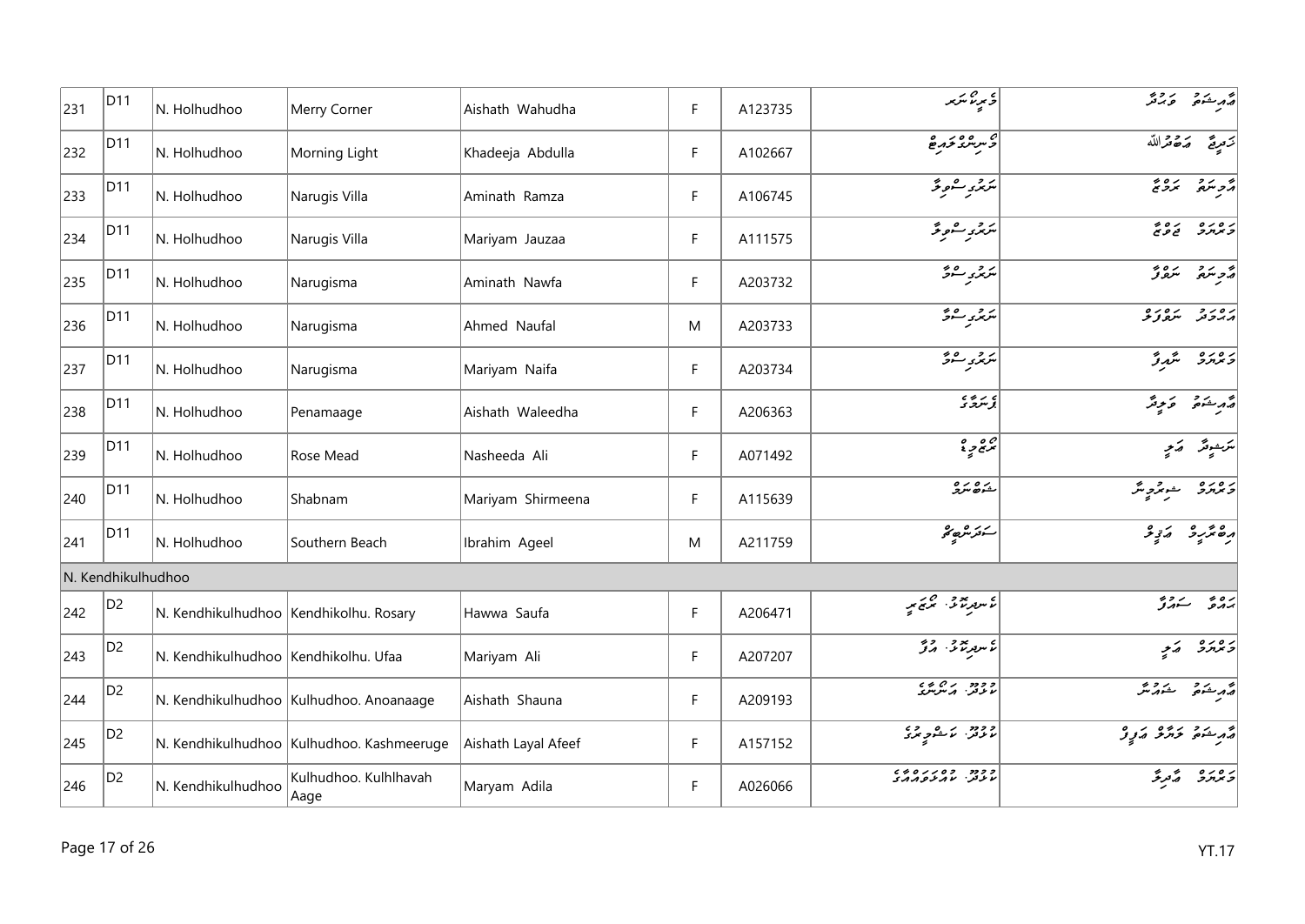| 247         | D <sub>2</sub> | N. Kendhikulhudhoo | Kulhudhoo. Kulhlhavah<br>Aage              | Afiya Hassan               | F           | A035484 | כככב כסגגם 4 2<br>מיטיקי - מהיטפה הב                | گەنوڭ ئەسكىلى                 |
|-------------|----------------|--------------------|--------------------------------------------|----------------------------|-------------|---------|-----------------------------------------------------|-------------------------------|
| 248         | D <sub>2</sub> | N. Kendhikulhudhoo | Kulhudhoo. Kulhlhavah<br>Aage              | Fathimath Shifa            | F           | A035485 | כככ <i>ב כסננסט</i> ט<br>עינה ע <b>תינפ</b> גהב     | قُرْجِرْحَمْ سُوقٌ            |
| 249         | D <sub>2</sub> |                    | N. Kendhikulhudhoo Kulhudhoo. Kulhlhavahge | Ahmed Riyaz Waheed         | M           | A212586 | و ووو ۔ وہ ر ر ن ء<br>مارکوں مالہ تو جات            | رەرد بروگ كەيد                |
| 250         | D <sub>2</sub> |                    | N. Kendhikulhudhoo Kulhudhoo. Kurikeelage  | Shaheema Hassan            | F           | A207838 | و ودون و مربع توی                                   | لمتربرة المرسكين              |
| N. Kudafari |                |                    |                                            |                            |             |         |                                                     |                               |
| 251         | D <sub>4</sub> | N. Kudafari        | Alunthila                                  | Ahmed Zahir Hussain        | M           | A144175 | ىر ترى <i>گى ب</i>                                  | رورو پم بر بر شور ش           |
| 252         | D4             | N. Kudafari        | Alunthila                                  | Khadheeja Hussain          | F           | A202500 | ارتز شعبوخه                                         | تزمرق الرستمرش                |
| 253         | D <sub>4</sub> | N. Kudafari        | Alunthila                                  | Jazla Zahir                | F           | A202501 | ە ئەشھو ئە                                          | رەپچە ئەرىر<br>ئى ئاخ         |
| 254         | D <sub>4</sub> | N. Kudafari        | Alunthila                                  | Shifza Zahir               | F           | A202504 | ە قەشھېرىخە                                         | شوق تجريمه                    |
| 255         | D <sub>4</sub> | N. Kudafari        | Alunthila                                  | Baraau Ahmed Zahir Hussain | M           | A202508 | ە ئەشھېرىخە                                         | ו מר נפנד הני לי הריות ול     |
| 256         | D <sub>4</sub> | N. Kudafari        | Alunthila                                  | Raufa Binth Ahmed Zahir    | $\mathsf F$ | A389348 | رَ تَهْ سُعِيحَهِ                                   | נים היה היה כי היה            |
| 257         | D <sub>4</sub> | N. Kudafari        | Daisy House                                | Muniyathuhnufoos           | E           | A121689 | انا پې ئەر <sup>د</sup> ىشە                         | و سروه ووو ه                  |
| 258         | D4             | N. Kudafari        | Dhilaavaruge                               | Ahmed Dawood               | M           | A045753 | و د د د ،<br>درمره بر د                             | ره ر د پروو<br>م.پروتر گرمانر |
| 259         | D4             | N. Kudafari        | Dhilaavaruge                               | Mohamed Shamil             | M           | A202309 | در پچه بر د بر<br>در تر تر بر                       | ورەرو شەرى                    |
| 260         | D <sub>4</sub> | N. Kudafari        | Lucky Corner                               | Zoona Naseem               | F           | A119556 | ځه په تنگیر                                         | پی تئر سر ترکیب و م           |
| N. Landhoo  |                |                    |                                            |                            |             |         |                                                     |                               |
| 261         | D5             | N. Landhoo         | Ginaveligasdhoshuge                        | Hassan Shafraz             | M           | A203118 | ی مترکه موتر د میتود و م<br>محمد مترکزی مستوفر مربو | بركستيش المشوقر محرج          |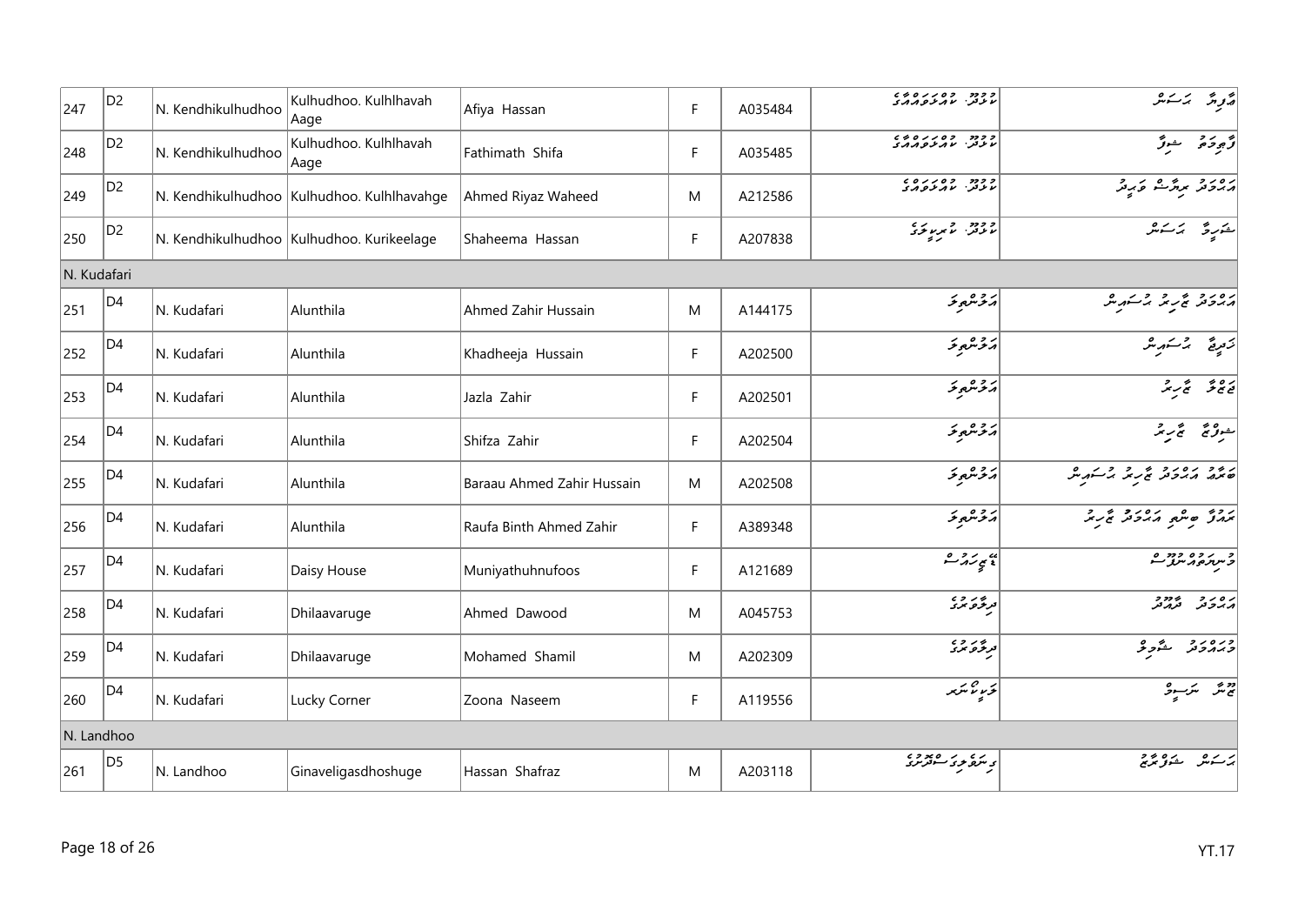| 262        | D5             | N. Landhoo     | Giulhilaashimaage | Shaira Abdul Rahman  | F           | A202379 | <sub>ى م</sub> ۇبرۇ ئەرگە ئ                 | ره وه ره ده ه<br>پره توپر <i>بو</i> برو س<br>شەھەتىر         |
|------------|----------------|----------------|-------------------|----------------------|-------------|---------|---------------------------------------------|--------------------------------------------------------------|
| N. Lhohi   |                |                |                   |                      |             |         |                                             |                                                              |
| 263        | D7             | N. Lhohi       | Alamaage          | Aminath Nadiya       | $\mathsf F$ | A203175 | ر ر » ،<br>پر ژ ژ د                         | ړ څر سرچ<br>سرٌوردٌ                                          |
| 264        | D7             | N. Lhohi       | Gulzaaru Aage     | Nazima Ali           | F.          | A106408 | 5 <i>۵ ۵ ۶ ۵ ۹</i><br>۲ <b>۶ ۶</b> ۴ ۴ ۶    | سَّنْجِرَدَّ<br>ەتىر                                         |
| 265        | D7             | N. Lhohi       | Gulzaaru Aage     | Khadeeja Ali         | F.          | A127580 | و ه په و پر و<br>د <del>م</del> ربح بمراد و | تزدرق كالمحام                                                |
| 266        | D7             | N. Lhohi       | Haneefee House    | Ahmed Sirfaan        | M           | A070867 | ئەس <sub>لە</sub> ر ئەرقىقى                 | رەرد سەردىد<br>مەدونر سەرۋىتر                                |
| N. Maafaru |                |                |                   |                      |             |         |                                             |                                                              |
| 267        | D <sub>6</sub> | N. Maafaru     | Daisy Villa       | Fathmath Abdul Samad | F           | A205059 | ۽ سچ عرقته                                  | ر ٥ ٥ ٥ ٠ ر ۶<br>پره تر پر ښو <del>ر</del> تر<br>وٌ جو تر قر |
| 268        | D <sub>6</sub> | N. Maafaru     | Javaahiru Vaadhee | Aminath Adam         | $\mathsf F$ | A201863 | <br>  ئى قرىر تىرقى تىر                     | ړ د سرچ<br>ەرگەر                                             |
| 269        | D <sub>6</sub> | N. Maafaru     | Ruhdhashuge       | Fahuma Ali           | F           | A200754 | و ه ر و »<br>مرد تر تر ت                    | ورويح المكامح                                                |
|            | N. Maalhendhoo |                |                   |                      |             |         |                                             |                                                              |
| 270        | D <sub>3</sub> | N. Maalhendhoo | Amaazu            | Ali Shameem          | M           | A088105 | ەردىج                                       | أركموا المستورة                                              |
| 271        | D <sub>3</sub> | N. Maalhendhoo | Coconut House     | Mariyam Shizleena    | F.          | A200741 | پره پروبرو ه<br>مرس                         | رەرە ھەرىرىگە<br><i>دىن</i> ەرد ھەم                          |
| 272        | D <sub>3</sub> | N. Maalhendhoo | Coconut House     | Mohamed Nizleen      | M           | A200743 | پره پروبر <sup>و</sup> م                    | و رە ر د<br>تر پر تر تر<br>سرچ پوسر                          |
| 273        | D <sub>3</sub> | N. Maalhendhoo | Finifoni          | Arifa Ali Fulhu      | F.          | A200497 | و سرتر سر<br>بر سر                          | ەتىرۇ ئەردۇ                                                  |
| 274        | D3             | N. Maalhendhoo | Mushthareege      | Hussain Hassan       | M           | A200242 | ۇ شەھ <sub>ىرى</sub>                        | يرتتهرش يرتبطى                                               |
| 275        | D3             | N. Maalhendhoo | Mushthareege      | Hafsa Hassan         | F           | A200244 | ۇ شەھ <sup>ى</sup> مىرى                     | بروية برسكس                                                  |
| 276        | D <sub>3</sub> | N. Maalhendhoo | Thousand Flower   | Sofa Ibrahim         | F.          | A201610 | ر ور ٥٥ مر<br>پوهر پی مرتوکو تیر            | ىبۇ مەھرىرد                                                  |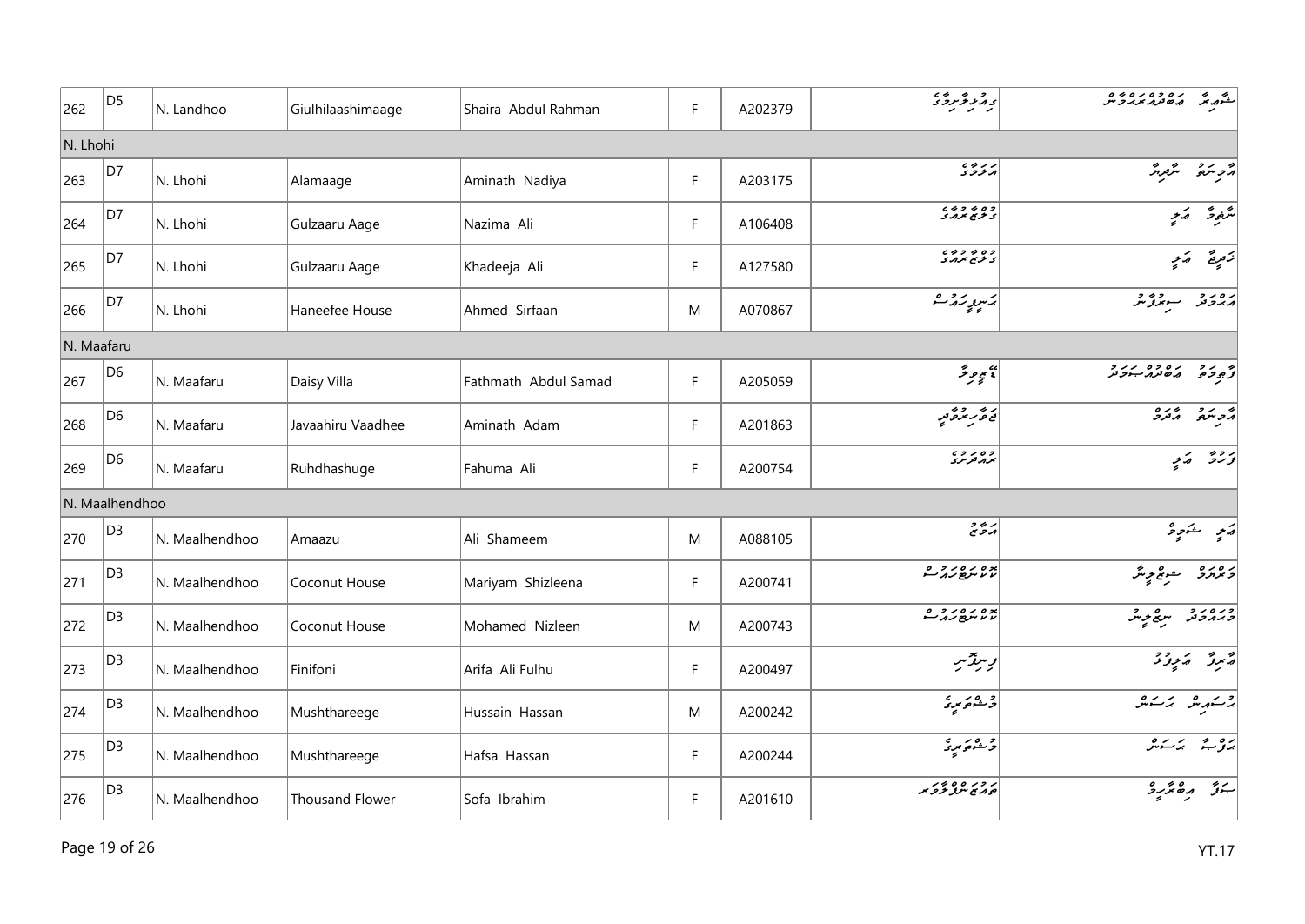|     | N. Magoodhoo    |              |               |                      |   |         |                                                |                                                |
|-----|-----------------|--------------|---------------|----------------------|---|---------|------------------------------------------------|------------------------------------------------|
| 277 | D <sub>9</sub>  | N. Magoodhoo | Orchid Villa  | Mohamed Haneef       | M | A103707 | پر یا <sub>عرف</sub> قه                        | دبره دبر برسرو                                 |
| 278 | D <sub>9</sub>  | N. Magoodhoo | Orchid Villa  | Aminath Fazeela      | F | A203516 | پر یا <sub>عرف</sub> قه                        | أزويته وكالحيث                                 |
| 279 | D <sub>9</sub>  | N. Magoodhoo | Orchid Villa  | Fathimath Fazla      | F | A203518 | ئەس <sub>ى</sub> جو بىر                        | و بر د<br>ارتبوخ <b>م</b><br>تر پر بحر         |
| 280 | D <sub>9</sub>  | N. Magoodhoo | Samiyanaa     | Aminath Jeeza        | F | A203924 | شوە پەتتى                                      | أثرم سيدمج تمج تح                              |
| 281 | D <sub>9</sub>  | N. Magoodhoo | Zindhaabaadhu | Aishath Shifaaza     | F | A351715 | ىم ئىرت <i>ۇرى</i><br>ئىم ئىرت <i>ىرى قى</i> ر | و الأمر شور الشور في حج                        |
|     | N. Manadhoo     |              |               |                      |   |         |                                                |                                                |
| 282 | D <sub>10</sub> | N. Manadhoo  | Asseyri       | Khadeeja Aboobakuru  | F | A207336 | أرەعىر                                         | كردقى مەھەملىر                                 |
| 283 | D10             | N. Manadhoo  | Asseyri       | Mohamed Hameed Ahmed | M | A115991 | ارەتىمېر                                       | כנסנפ גבב גםנפ<br>כגובנג גבב גאבט              |
| 284 | D10             | N. Manadhoo  | Finolhu       | Aminath Shaira       | F | A246275 | وبيود                                          | ړ د سرچ<br>ے گھ مگر                            |
| 285 | D10             | N. Manadhoo  | Greenge       | Mohamed Shanyz       | M | A132977 | ه مړسمه<br>د <sub>ځ</sub> ېښې                  | ورەرو شەرچ                                     |
| 286 | D <sub>10</sub> | N. Manadhoo  | Veshi         | Ahmed Nizam          | M | A207828 | ءَ بر                                          | رەرو سەرە                                      |
| 287 | D10             | N. Manadhoo  | Veshi         | Ibrahim Shamaah      | M | A394375 | ءَ مر                                          | ے بچے تر<br>ە ھەترىر ۋ                         |
| 288 | D10             | N. Manadhoo  | Veshi         | Aminath Zulfa        | F | A002433 | غرمر                                           | أثرم تتمرس موثر                                |
|     | N. Miladhoo     |              |               |                      |   |         |                                                |                                                |
| 289 | D <sub>8</sub>  | N. Miladhoo  | Roselin       | Hussain Latheef      | M | A204532 | جرج مريثر                                      | چرىكى ئۇچۇلى<br>ساھەر ئۇچۇلى<br>ئۇيىقى برىشىمى |
| 290 | D <sub>8</sub>  | N. Miladhoo  | Roselin       | Khadheeja Hishma     | F | A204534 | جرچ محر مګر                                    |                                                |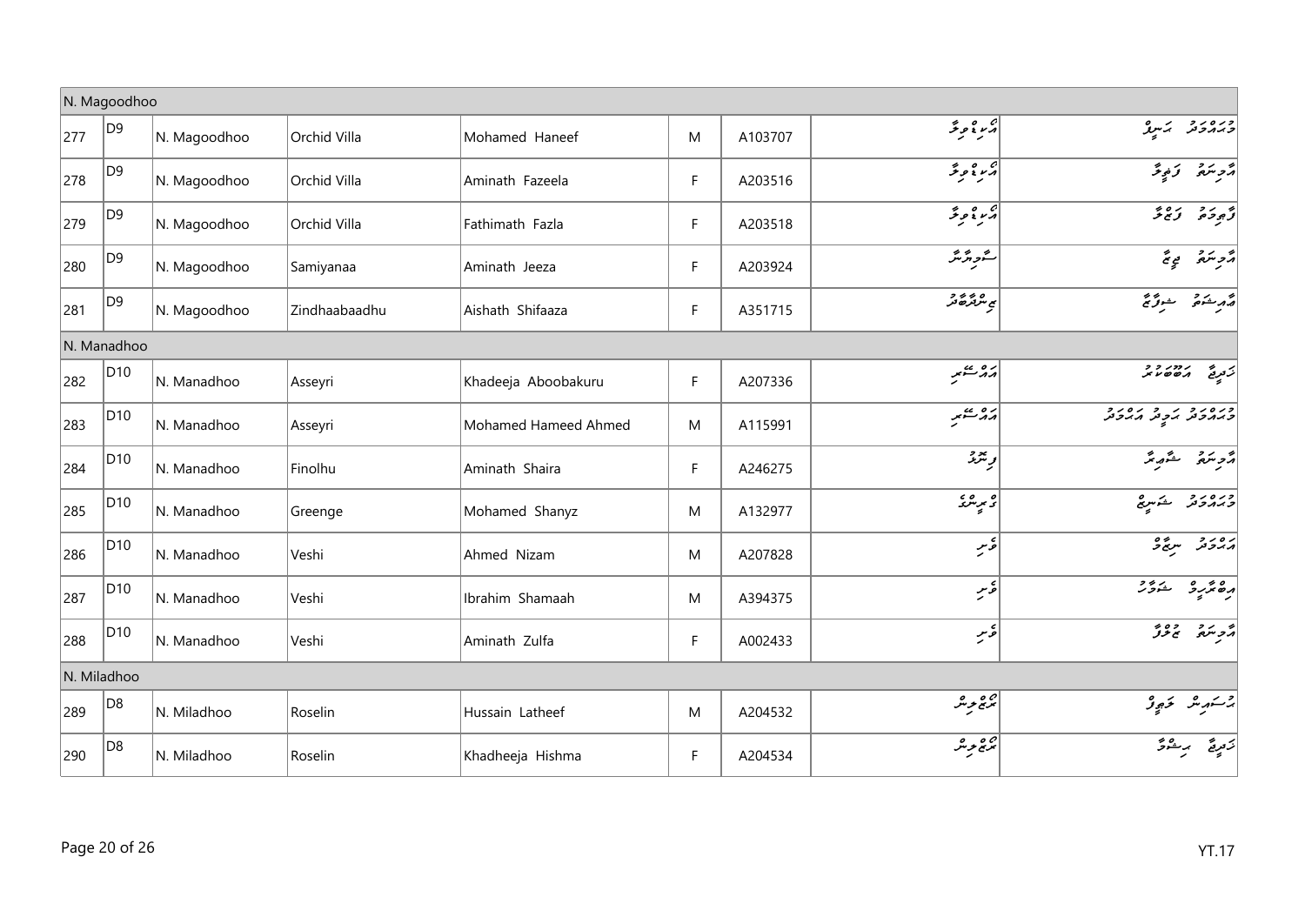|     | N. Velidhoo     |             |                   |                       |             |         |                                   |                                             |                                                                                                                |
|-----|-----------------|-------------|-------------------|-----------------------|-------------|---------|-----------------------------------|---------------------------------------------|----------------------------------------------------------------------------------------------------------------|
| 291 | D <sub>13</sub> | N. Velidhoo | <b>Blue Light</b> | Aishath Faruhana      | $\mathsf F$ | A203794 | ە دورې                            | أقهر بشكافها والمحركر متر                   |                                                                                                                |
| 292 | D <sub>13</sub> | N. Velidhoo | Guraha            | Abdullah Naaif        | M           | A314771 | ح مربر<br>مح <b>س</b> مربر        |                                             | برة قرالله مثمر                                                                                                |
| 293 | D <sub>13</sub> | N. Velidhoo | Guraha            | Aminath Laina         | F           | A365560 | ح مربر<br>مح <b>س</b> مربر        |                                             | أزويته فرمريثر                                                                                                 |
| 294 | D <sub>13</sub> | N. Velidhoo | Guraha            | Fathimath Nazima      | $\mathsf F$ | A205991 | ح مر پر<br>ئ                      |                                             | تزود متفرقه                                                                                                    |
| 295 | D <sub>13</sub> | N. Velidhoo | Guraha            | Ali Naajih            | M           | A205997 | ح مربر<br>مح <b>س</b> رت          |                                             | ړې شمېر                                                                                                        |
| 296 | D <sub>13</sub> | N. Velidhoo | Hiyaavahi         | Fathmath Sham'aa      | $\mathsf F$ | A138094 | ىرەژە ئەر                         | شەۋەپە                                      | ۇ ب <sub>و</sub> ر د                                                                                           |
| 297 | D <sub>13</sub> | N. Velidhoo | Kinaree           | Hassan Adam           | M           | A049221 | ىدىتىر<br>س                       |                                             | ير کے مگر محمد حرکت کے مقدمت کے م                                                                              |
| 298 | D13             | N. Velidhoo | Kodhu             | Abdulla Yafis Ahmed   | M           | A205279 | ایم قد                            | أرەقماللە مزرفر مەددىر                      |                                                                                                                |
| 299 | D <sub>13</sub> | N. Velidhoo | Lailaku House     | Fathimath Shaheena    | F           | A201755 | ئۇم <i>بۇ ئەرمى</i> ت             |                                             | ۇ بۇرۇ شەربىر                                                                                                  |
| 300 | D13             | N. Velidhoo | Lailaku House     | Ubaidha Ahmed Manik   | F           | A121680 | نز مرکز در مرکز ک                 | בטת ברי ברבית                               |                                                                                                                |
| 301 | D <sub>13</sub> | N. Velidhoo | Loarallaage       | Ibrahim Kaleem        | M           | A094488 | ہ رہ دی۔<br>موسمہ مر <sub>ک</sub> |                                             | رە ئۆر ئىنزو                                                                                                   |
| 302 | D <sub>13</sub> | N. Velidhoo | Morning Sun       | Shakeela Ibrahim      | F           | A023367 | ۇ بىر بىرى كەنگە<br>م             |                                             | شورقر رەمۇرۇ                                                                                                   |
| 303 | D <sub>13</sub> | N. Velidhoo | Morning Sun       | Hassan Moosa Fulhu    | M           | A067701 | ر<br>ئارىبرى <i>گى كەنگ</i> ە     |                                             | ير کے معرف اور اس کا مقام کر دیا ہے کہ اس کے مقام کر دیکھا کے اس کا کہنا ہے جس کے اس کا کہنا ہے اور اس کا اس ک |
| 304 | D <sub>13</sub> | N. Velidhoo | Muiythoshige      | Hussain Mohamed Fulhu | M           | A203138 | و ه بو<br>تر موموری               | و در ۱۵۷۵ ورو و و د<br>پرسکهرس و پرووتونونو |                                                                                                                |
| 305 | D <sub>13</sub> | N. Velidhoo | Nisaathu          | Aishath Moosa Fulhu   | $\mathsf F$ | A206900 | سرڪو                              | ه در در در در در<br>مگر شو در سور           |                                                                                                                |
| 306 | D <sub>13</sub> | N. Velidhoo | Nisaathu          | Fathmath Najudha      | $\mathsf F$ | A206906 | ا <sub>سورځو</sub> نه             |                                             | و بالمحمد المعرفة المحمد المحمد المحمد المحمد المحمد المحمد المحمد المحمد المحمد المحمد المحمد المحمد المحمد ا |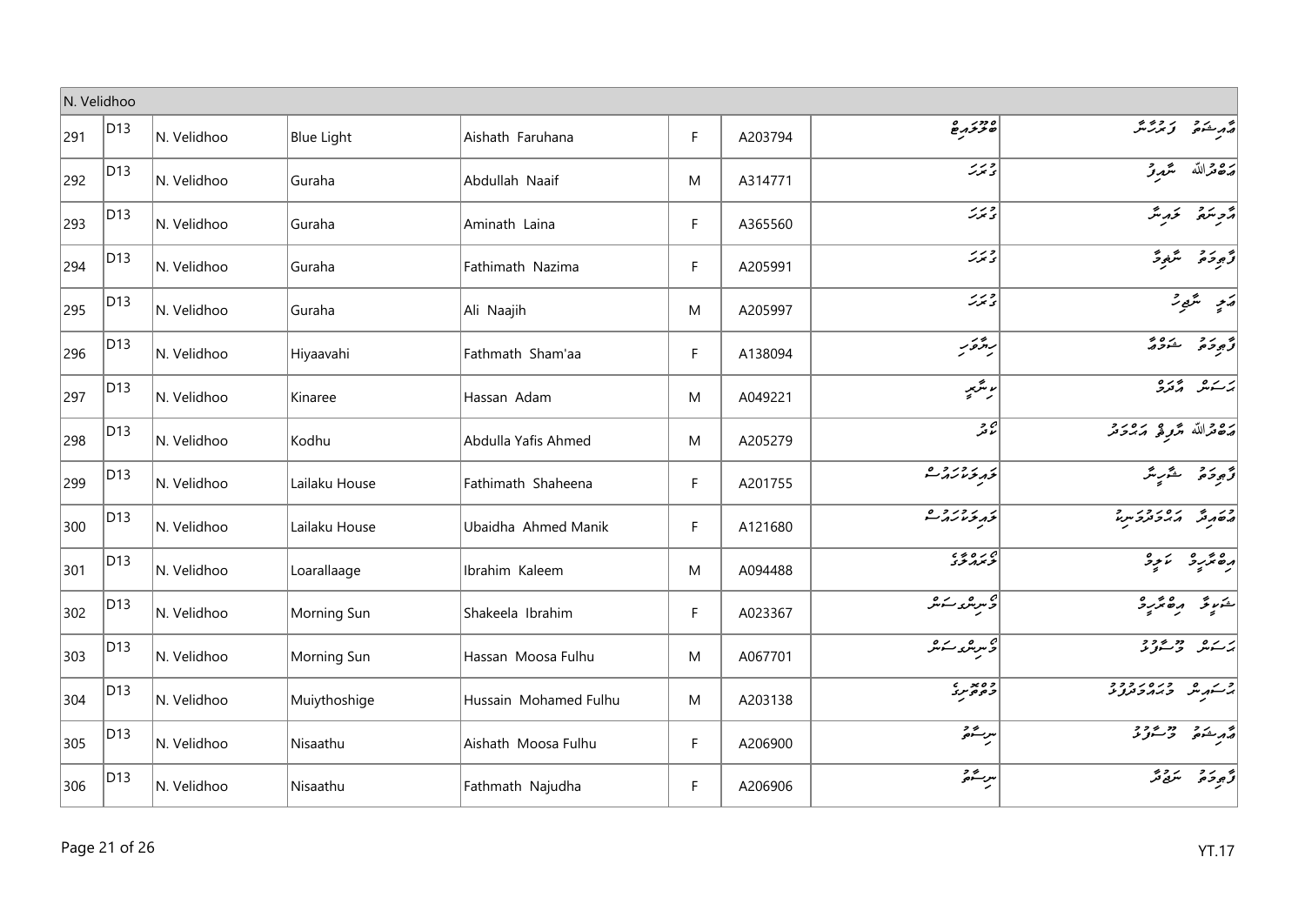| 307        | D <sub>13</sub> | N. Velidhoo    | Nisaathu         | Ahmed Waheed             | M           | A035917 | سرشو                                   | رەر ئەرتە                      |
|------------|-----------------|----------------|------------------|--------------------------|-------------|---------|----------------------------------------|--------------------------------|
| 308        | D13             | N. Velidhoo    | Vagutheehiyaa    | Aishath Suneetha         | $\mathsf F$ | A202489 | ئەجمە بەرتىر<br>  قۇيمۇ بىر            | وكروشكو كالمستعر               |
|            | Sh. Bilehfahi   |                |                  |                          |             |         |                                        |                                |
| 309        | C6              | Sh. Bilehfahi  | Falak            | Ahmed Nabeeh             | M           | A254599 | ترىژه                                  | גפגב תוסיל                     |
| 310        | C6              | Sh. Bilehfahi  | Sady Corner      | Aishath Shaffa           | F           | A166114 | سكو يو نكر يكر بير                     | د د ده ده د مورد د             |
| Sh. Feevah |                 |                |                  |                          |             |         |                                        |                                |
| 311        | C5              | Sh. Feevah     | Roashaneege      | Ahmed Asfaau             | M           | A265329 | ئۇيسىمىسىرىگە                          | ره رو در ۱۶۶۵<br>مدرونر مرسوبی |
|            | Sh. Feydhoo     |                |                  |                          |             |         |                                        |                                |
| 312        | C4              | Sh. Feydhoo    | Chaandhu         | Hussain Hassan           | M           | A010940 | ر<br>کارسولر                           | ج سەر سىر بر سەمل              |
| 313        | C4              | Sh. Feydhoo    | Chaandhu         | Mohamed Shaheem          | M           | A365606 | ر<br>کو سربر                           | ورەرو ئەرە                     |
| 314        | C4              | Sh. Feydhoo    | Chaandhu         | Ahmed Husham             | M           | A389471 | ر<br>کو سربر                           | رەرو ويۇۋ                      |
| 315        | C4              | Sh. Feydhoo    | Dhungethimaage   | Fayaz Yoosuf             | M           | A258155 | قرسند موځ د                            | ۇ ئۇ يەھ يېتىدۇ                |
| 316        | C4              | Sh. Feydhoo    | Dhungethimaage   | Mohamed Faisal Mukhuthar | M           | A271490 | و سر و دي.<br>مرسد م                   | ورەر دېر سرو دەپ د             |
| 317        | C4              | Sh. Feydhoo    | Haveereenaaz     | Fareesha Adam            | F           | A107017 | ئە <sub>ھە</sub> بىر ي <sup>ى</sup> رى | كوسيستش المرفرو                |
| 318        | C4              | Sh. Feydhoo    | Haveereenaaz     | Aminath Neesha           | F           | A351490 | ائەمەيدىنى<br>ئىستىم                   | أأدح سكرة المستحر المحمد       |
| 319        | C4              | Sh. Feydhoo    | Hikifinifenmaage | Adnan Saeed              | M           | A089715 | رىدوسۇمۇدى<br>سىزىر                    | رومي سكهور                     |
| 320        | C4              | Sh. Feydhoo    | Minaa            | Maimoona Ibrahim         | F.          | A139055 | حرمتمر                                 |                                |
| 321        | C4              | Sh. Feydhoo    | Moonimaage       | Khadeeja Neesha          | F           | A303145 | חי<br>קייקבצ                           | ئر تورچ<br>م<br>سريسَّہُ       |
| 322        | C4              | Sh. Feydhoo    | Moonimaage       | Fathimath Wafa           | $\mathsf F$ | A320621 | ود پرې<br>تر سرچ <sub>ک</sub>          | توجدة وتق                      |
| 323        | C4              | Sh. Feydhoo    | Nikagasdhoshuge  | Aishath Yumna            | F           | A151096 | ىرىر كەنجە <i>د</i> ى<br>سرىرى سىقرىرى | و در ده و<br>مهر شو مروس       |
| 324        | C4              | Sh. Feydhoo    | Nooraleege       | Mariyam Shaamila         | $\mathsf F$ | A072885 | دد بر<br>مرتز پور                      | وبرو شروته                     |
| 325        | C4              | Sh. Feydhoo    | Vaimatheeaage    | Aminath Raima            | $\mathsf F$ | A306915 | ا د د د و و د د                        | أزوينهم الجرارة                |
|            | Sh. Foakaidhoo  |                |                  |                          |             |         |                                        |                                |
| 326        | C7              | Sh. Foakaidhoo | Aahiya           | Aishath Sajuna           | $\mathsf F$ | A263649 | رمبررسمر                               | ۇرمىئو سىقىر                   |
| 327        | C7              | Sh. Foakaidhoo | Chabeyleege      | Fathimath Neena          | F.          | A264374 | ري پر ي<br>کوه پور                     | ر ديگر د برگ                   |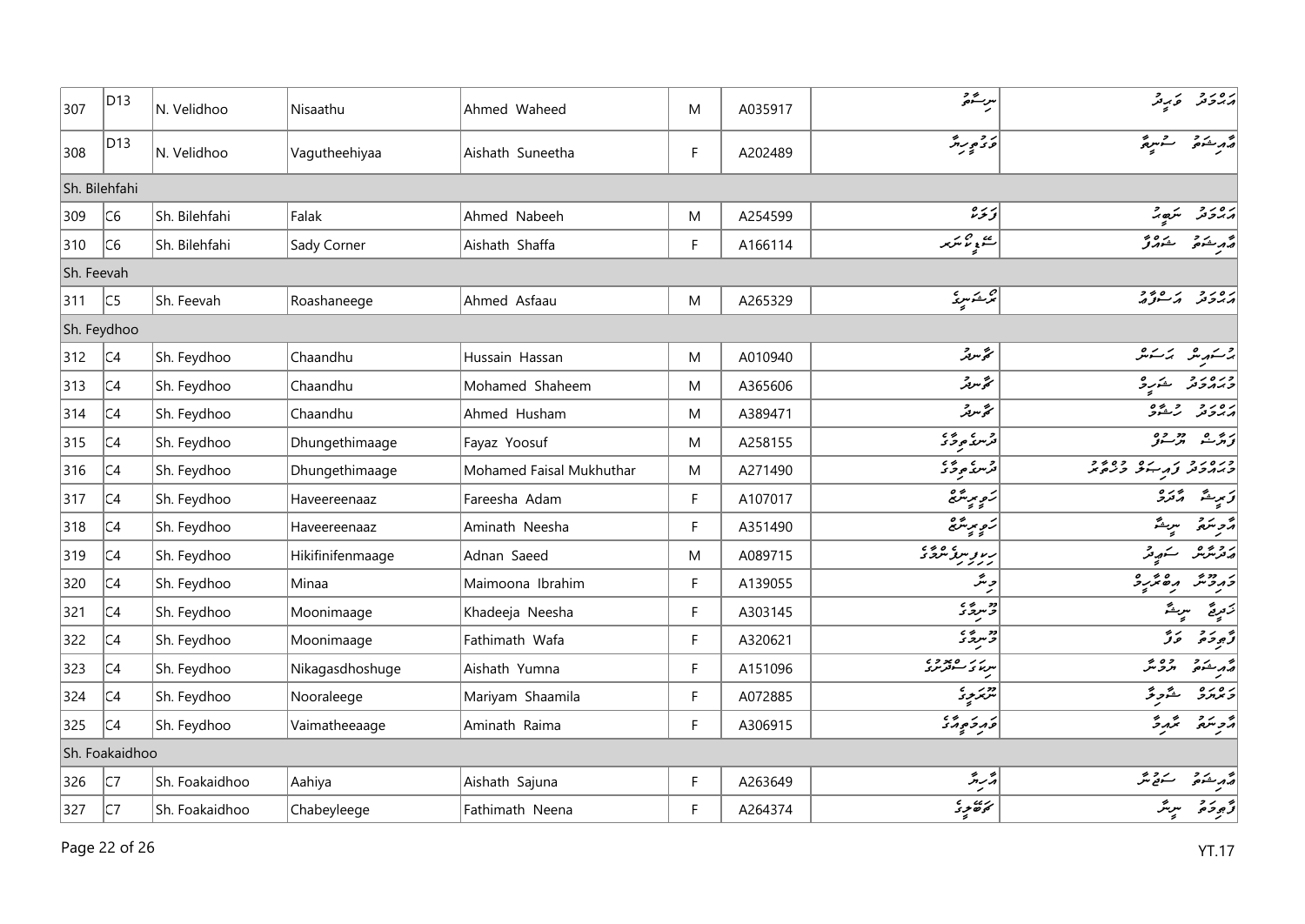| 328 | C7              | Sh. Foakaidhoo  | Chabeyleege       | Ismail Shafy            | M           | A264386 | ري ء<br>کوھ <del>و</del> د         |                                                                                                                                                                                                         |
|-----|-----------------|-----------------|-------------------|-------------------------|-------------|---------|------------------------------------|---------------------------------------------------------------------------------------------------------------------------------------------------------------------------------------------------------|
| 329 | C7              | Sh. Foakaidhoo  | Hithilaage        | Ali Waheed              | M           | A087254 | رەپىدى<br>رىر                      | ر حوګړنۍ څنې<br>د خوګړنۍ                                                                                                                                                                                |
| 330 | C7              | Sh. Foakaidhoo  | Maahiya           | Mariyam Afa Rasheed     | $\mathsf F$ | A263987 | د سر پر<br>ر                       | دەرە رۇ ئەيد                                                                                                                                                                                            |
| 331 | C7              | Sh. Foakaidhoo  | Maavaage          | Mariyam Gasim           | F           | A096285 | و و ،<br>و ه د                     | رەرە ئۆسۈ                                                                                                                                                                                               |
| 332 | C7              | Sh. Foakaidhoo  | Meenaaz           | Hawwa Zahira            | $\mathsf F$ | A263977 | جريثرمج                            | رە ئەرىر                                                                                                                                                                                                |
| 333 | C7              | Sh. Foakaidhoo  | Meenaaz           | Haleemath Shifa Rasheed | $\mathsf F$ | A163246 | جريثرمج                            | كالمجافاة والمتحر الكراشوقر                                                                                                                                                                             |
| 334 | C7              | Sh. Foakaidhoo  | <b>Red Star</b>   | Ibrahim Moosa           | M           | A075159 | ى مى ھەيجە بىر                     | ەھترىرى دىم<br>بەھترىرى دىم                                                                                                                                                                             |
| 335 | C7              | Sh. Foakaidhoo  | Valuge            | Khadheejath Saufaa      | $\mathsf F$ | A263203 | ر و ،<br>د تر                      | زىرە ئەدەر<br>ئىرىق ئىسىم                                                                                                                                                                               |
| 336 | c7              | Sh. Foakaidhoo  | Veenusge          | Aishath Nazeema         | F           | A263691 | اوپەتىر                            | مەرشە ئىبوگ                                                                                                                                                                                             |
|     | Sh. Funadhoo    |                 |                   |                         |             |         |                                    |                                                                                                                                                                                                         |
| 337 | C13             | Sh. Funadhoo    | Aasaanu           | Shaffa Moosa            | $\mathsf F$ | A219719 | ر محمد شر                          | $\begin{array}{cc} \mathcal{L} & \mathcal{L} & \mathcal{L} & \mathcal{L} \\ \mathcal{L} & \mathcal{L} & \mathcal{L} & \mathcal{L} \\ \mathcal{L} & \mathcal{L} & \mathcal{L} & \mathcal{L} \end{array}$ |
| 338 | $\mathsf{C}$ 13 | Sh. Funadhoo    | Janbumaage        | Aminath Hussain         | F           | A140964 | ر ه د و و<br>تح سره تر د           | مەر ئەسىم بىر ئىسكىرىش                                                                                                                                                                                  |
| 339 | C13             | Sh. Funadhoo    | Kudhiraiymaage    | Aishath Shadhuna        | F           | A322298 | د دره و ،<br>مامریزه ژ د           | دگەرىشكى ئىككى ئىگرىنگر                                                                                                                                                                                 |
| 340 | $\mathsf{C}$ 13 | Sh. Funadhoo    | Niyaama           | Mohamed Rasheed         | M           | A076540 | سردگر                              | ورەرو كەنبەتى                                                                                                                                                                                           |
| 341 | $\mathsf{C}$ 13 | Sh. Funadhoo    | Noobahaaruge      | Fathimath Zifa          | F           | A330518 | وور پر و ،<br>سرچ <i>ې تر</i> تر ت | ۇ بوزۇ بىرگە                                                                                                                                                                                            |
| 342 | C13             | Sh. Funadhoo    | Noobahaaruge      | Mariyam Jausha          | $\mathsf F$ | A380827 | وور پر و ،<br>سرچ ر سری            | ره ره ديگر                                                                                                                                                                                              |
| 343 | C13             | Sh. Funadhoo    | Noobahaaruge      | Fathmath Siuna          | $\mathsf F$ | A106147 | دد ر بو د ،<br>سره ر بو ،          | توجدة سورش                                                                                                                                                                                              |
|     | Sh. Kanditheemu |                 |                   |                         |             |         |                                    |                                                                                                                                                                                                         |
| 344 | C1              | Sh. Kanditheemu | <b>Dhoores</b>    | Sinaaha Fathullah       | F           | A268118 | دد ۽ ه<br>تريمر ڪ                  | سەپىر<br>ترة جرالله                                                                                                                                                                                     |
| 345 | C1              | Sh. Kanditheemu | Meenaazu          | Ibrahim Mohamed         | M           | A044547 | حر مترج                            | ە ھەتتەر                                                                                                                                                                                                |
| 346 | C1              | Sh. Kanditheemu | <b>Pink House</b> | Abdul Rahman Fazeel     | M           | A098379 | و م <sup>ەرىر ج</sup> ەت           | رە دە رە دە<br>مەھەرمەردىس كۆسىۋ                                                                                                                                                                        |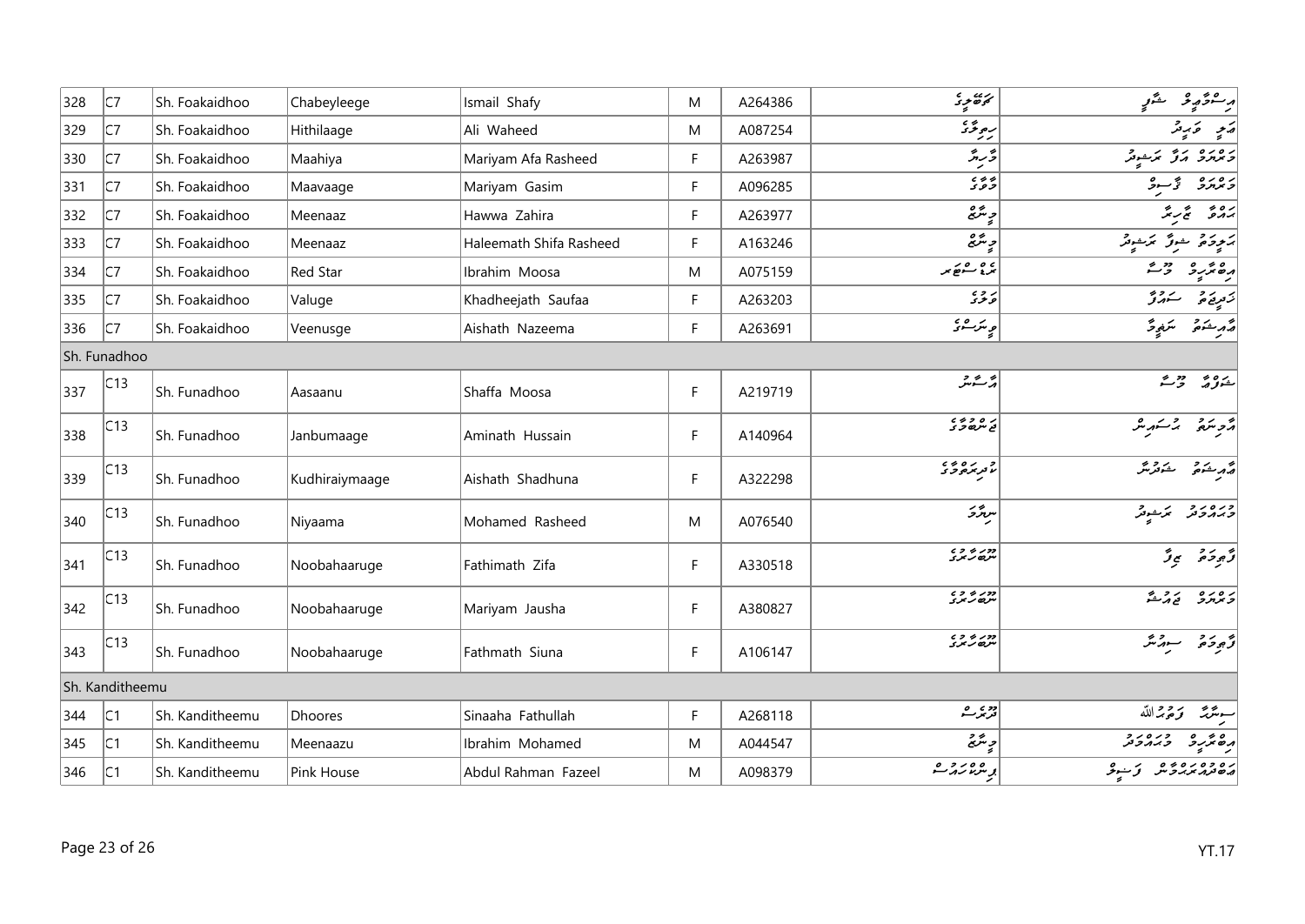|             | Sh. Komandoo  |               |              |                        |           |         |                                                |                                             |
|-------------|---------------|---------------|--------------|------------------------|-----------|---------|------------------------------------------------|---------------------------------------------|
| 347         | C11           | Sh. Komandoo  | Gulbakaage   | Hawwa Ismail           | F         | A263446 | و ه ر پر پر<br>د <del>ن</del> رحه تر د         | برە ئەستۇرى                                 |
| 348         | C11           | Sh. Komandoo  | Gulbakaage   | Fathimath Maya Abdulla | F         | A263457 | وه ر پر د<br>د <del>ن</del> ره مړ              | وتجوحر والحمر والهامية                      |
| 349         | C11           | Sh. Komandoo  | Karishma     | Ahmed Sobah            | M         | A159446 | ر<br>ئەيرىشە <del>ر</del>                      | ره رو بروه                                  |
| 350         | C11           | Sh. Komandoo  | Maadhooge    | Zuhura Idrees          | F         | A091079 | ۶۶۶ بر<br>تر تر پ                              | چر <i>تر پر م</i> رتریت<br>این مرکز مر      |
| 351         | C11           | Sh. Komandoo  | Rosemeen     | Mohamed Zahir          | ${\sf M}$ | A153443 | ە ە<br>ئىرىج ج <sub>ە</sub> شر                 | وره رو په د                                 |
| 352         | C11           | Sh. Komandoo  | Rosemeen     | Latheefa Ismail        | F         | A267846 | ە ە چە چە ئىر                                  | ەرسىۋەپەيج<br>خبج تر                        |
| 353         | C11           | Sh. Komandoo  | Rosemeen     | Fathimath Zaheera      | F         | A267848 | ە ە چە چە ئىگە<br>مۇيىچو ئىگر                  | ژُودَهُ کارِنڈ                              |
| 354         | C11           | Sh. Komandoo  | Tharika      | Mohamed Hamdoon        | M         | A267938 | ځويرمَ                                         | وره رو در ره دوه<br><i>د بر مرح بر در</i> س |
| Sh. Maroshi |               |               |              |                        |           |         |                                                |                                             |
| 355         | C9            | Sh. Maroshi   | Annaarumaage | Riyash Ali             | M         | A394309 | ر ۵ ۶ ۶ ۶ و.<br>مرس سربر <del>ر</del> ۶        | برژ شهر                                     |
| 356         | C9            | Sh. Maroshi   | Annaarumaage | Risal Ali              | M         | A394310 | ر ه ۶ و ۶ و<br>د سرسربرو د                     | $\frac{1}{2}$                               |
| 357         | C9            | Sh. Maroshi   | Iramaage     | Ibrahim Waheed         | M         | A043031 | د بر و ،<br>د برگ                              |                                             |
| 358         | C9            | Sh. Maroshi   | Noovilaage   | Faiza Ali              | F         | A092430 | دو په په<br>سر <sub>گو</sub> پوځو <sub>ک</sub> | وٌمريح المرمو                               |
| 359         | C9            | Sh. Maroshi   | Raiyvilaage  | Sobeeha Ibrahim        | F         | A148423 | ىرە <sub>م</sub> وردى                          | ەھ ئۆر ۋ<br>بنوء                            |
|             | Sh. Milandhoo |               |              |                        |           |         |                                                |                                             |
| 360         | C14           | Sh. Milandhoo | Citizen      | Zunaira Hassan         | F         | A131111 | سوءِ پڻر                                       | ىم سَرىر ئەسكەش                             |
| 361         | C14           | Sh. Milandhoo | Eagle        | Aminath Shahudha       | F         | A269434 | ويحو                                           | رشتە تەر<br>ړ د سرچ                         |
| 362         | C14           | Sh. Milandhoo | Festhila     | Hawwa Ali              | F         | A330527 | ۇ شەھ چَر                                      | پره په په په                                |
| 363         | C14           | Sh. Milandhoo | Hedheykuri   | Aishath Gisama         | F         | A318611 | ہ دے ج<br>  مرفوما مو                          | وأمر شكافح المحافظ والمتفرق                 |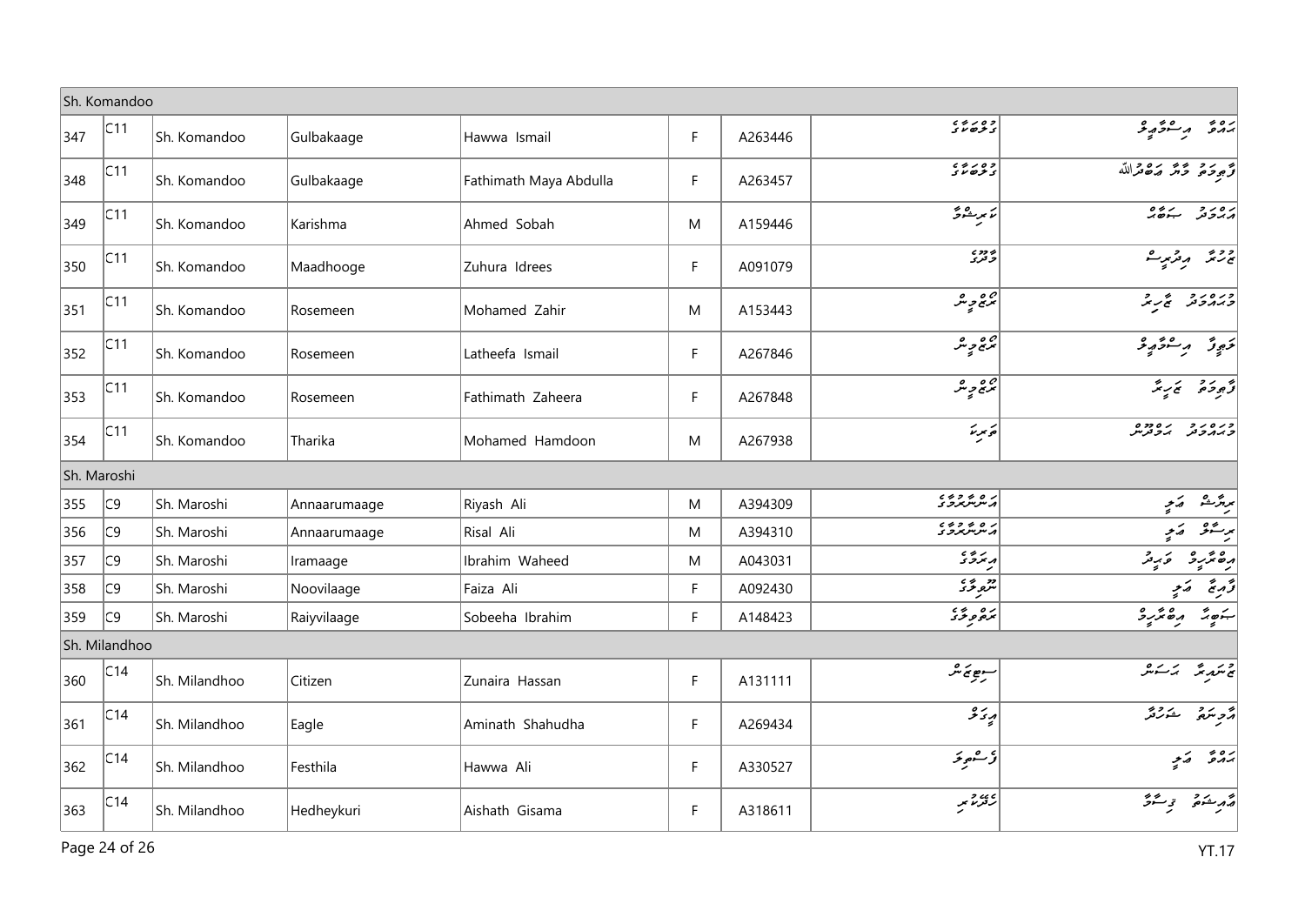| 364           | C14            | <b>Sh. Milandhoo</b> | Seesange  | Ahmed Akmal     | M | A269345 | سەسەھەيج                  | برە ئەبى<br>  پر ۹ ر و |
|---------------|----------------|----------------------|-----------|-----------------|---|---------|---------------------------|------------------------|
|               | Sh. Noomaraa   |                      |           |                 |   |         |                           |                        |
| $ 365\rangle$ | C <sub>2</sub> | Sh. Noomaraa         | Farimaage | Aishath Nazeefa |   | A270342 | ر<br>تو بررگ <sup>ی</sup> | پژپر شتمو<br>سرەرتز    |
| 366           | C <sub>2</sub> | Sh. Noomaraa         | Farimaage | Latheefa Ali    |   | A304888 | ىز بىر ئ <sup>ى</sup> ي   | مَرْجِ تَرُ<br>در و    |